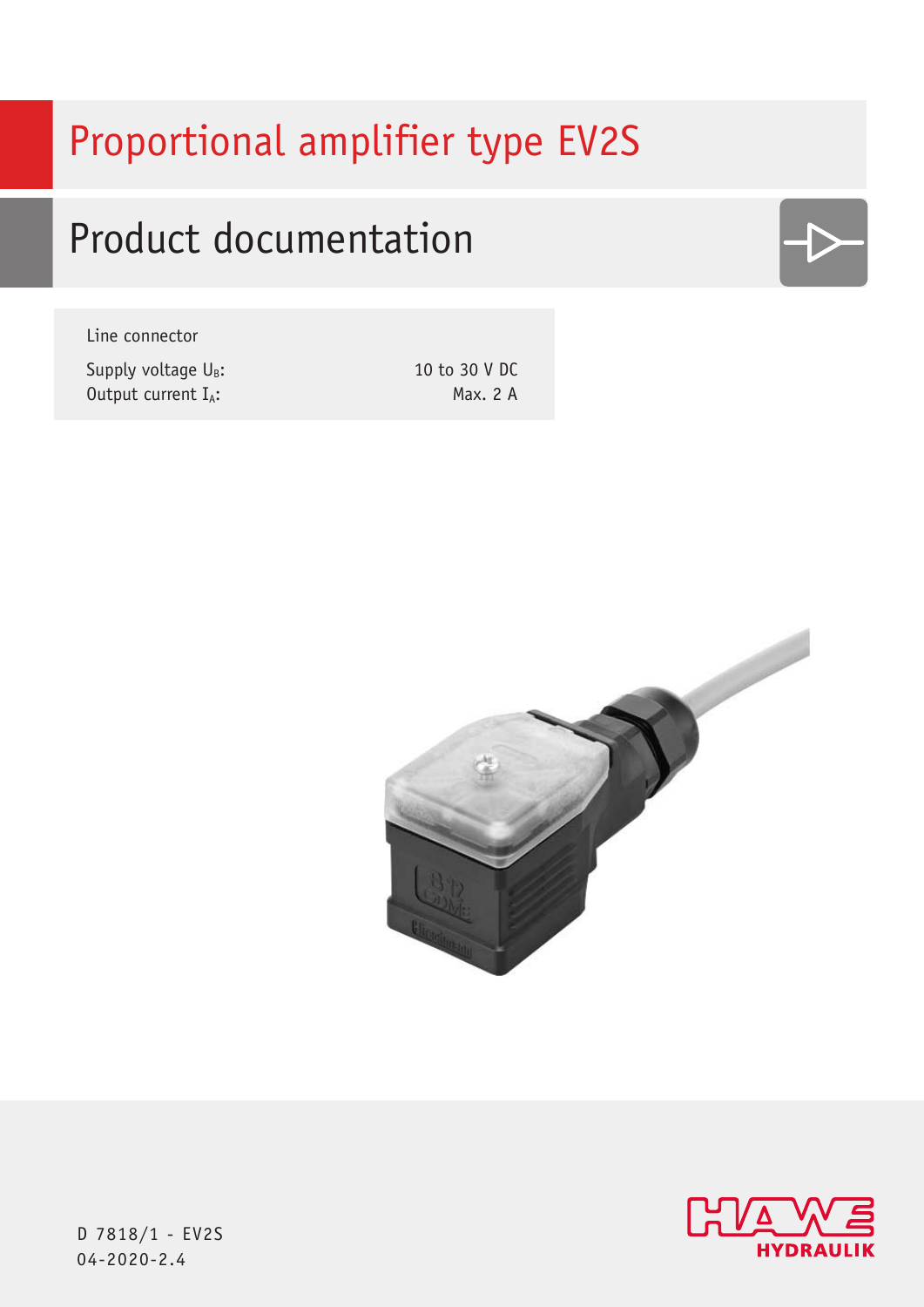

© by HAWE Hydraulik SE.

The reproduction and distribution of this document as well as the use and communication of its contents to others without explicit authorisation is prohibited.

Offenders will be held liable for the payment of damages.

All rights reserved in the event of patent or utility model applications.

Brand names, product names and trademarks are not specifically indicated. In particular with regard to registered and protected names and trademarks, usage is subject to legal provisions.

HAWE Hydraulik respects these legal provisions in all cases.

Printing date / document generated on: 14.04.2020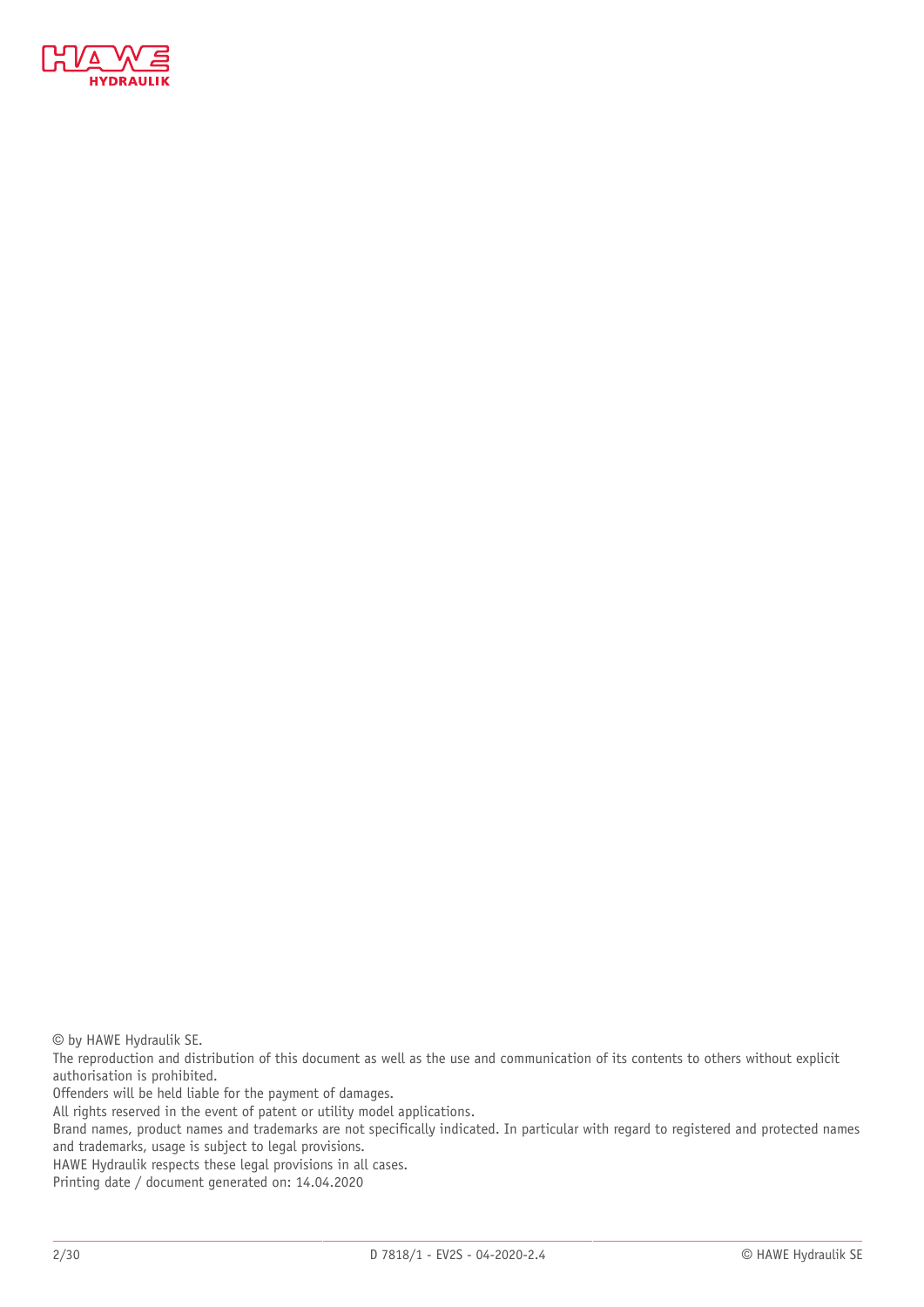

## **Contents**

| $\mathbf{1}$   |  |
|----------------|--|
| $\overline{2}$ |  |
| 2.1<br>2.2     |  |
| $\overline{3}$ |  |
| 3.1            |  |
| 3.2            |  |
| 3.3            |  |
| 3.4            |  |
| $\overline{4}$ |  |
|                |  |
| 5 <sup>5</sup> |  |
| 5.1            |  |
| 5.2            |  |
| 5.3            |  |
| 5.4            |  |
| 5.5            |  |
| 5.6            |  |
| 5.7            |  |
| 6              |  |
| 6.1            |  |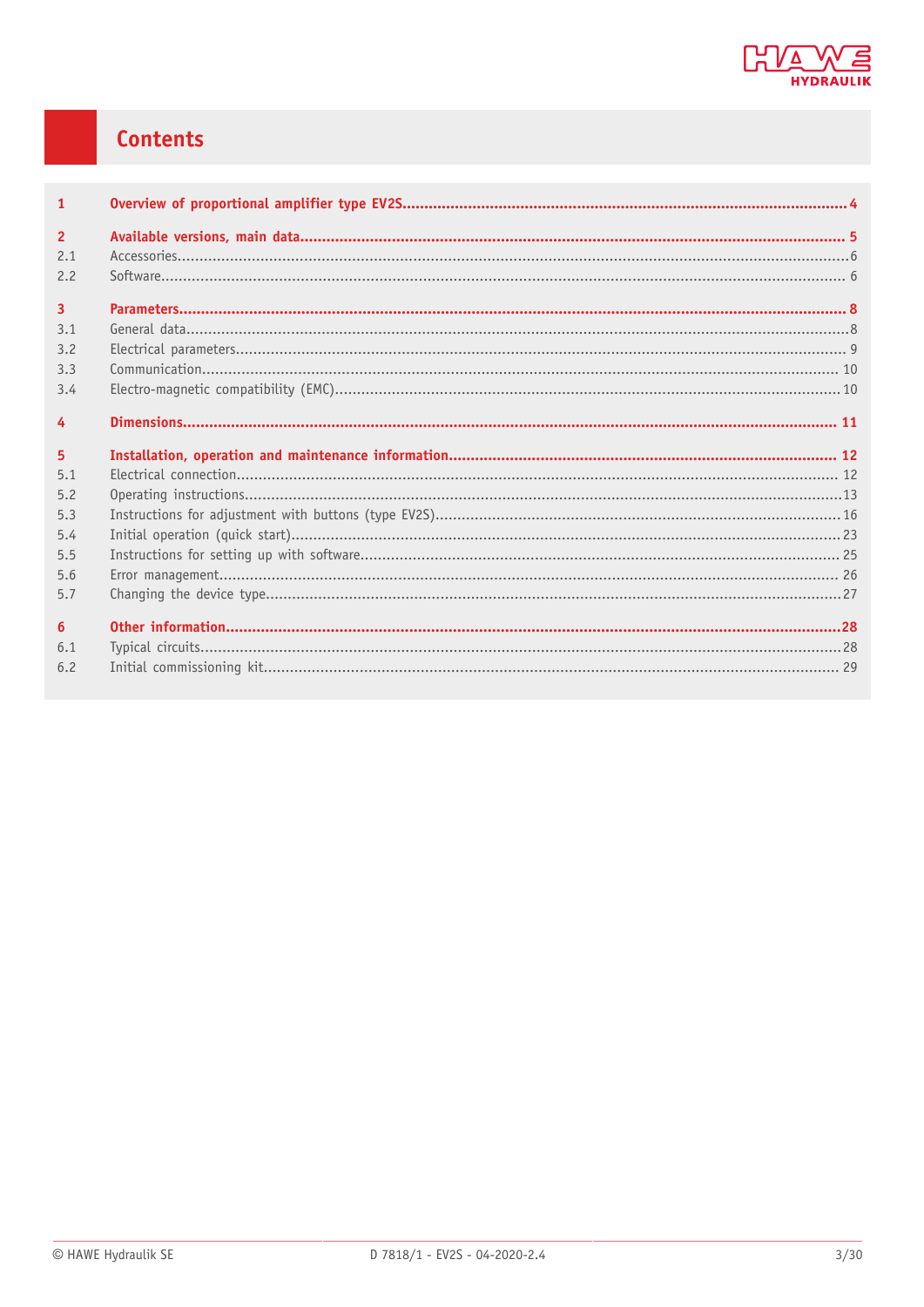

## <span id="page-3-0"></span>**1 Overview of proportional amplifier type EV2S**

Proportional amplifiers actuate proportional solenoid valves by converting an input signal into a corresponding control current.

The proportional amplifier type EV2S has been developed for direct mounting onto a solenoid valve as a line connector.

It is suitable for controlling proportional single-action and twin solenoids. The feedback measurement at the valve outputs identifies and corrects the effects of temperature and the power supply. This ensures that the valve behaves in a reproducible, precise manner.

Important parameters (e.g. input signal, minimum current, maximum current, dither, ramp times etc.) can either be set using the pushbutton and an integrated display or via CAN bus using software on the computer or via Bluetooth using the smartphone app.

#### **Features and benets:**

- Direct assembly onto the solenoid valves
- Easy commissioning
- Up to two analogue inputs for target value signals
- Control of twin and single valves
- CAN bus interface
- Bluetooth interface (optional)
- Simple diagnostics and status monitoring
- Functions and settings tailored to HAWE products

#### **Intended applications:**

- For controlling proportional valves in mobile machines and in the industry sector
- Connection of analoque proportional valves in CAN bus networks
- Closed control circuits
- Simple expansion of existing systems



**Proportional amplifier type EV2S**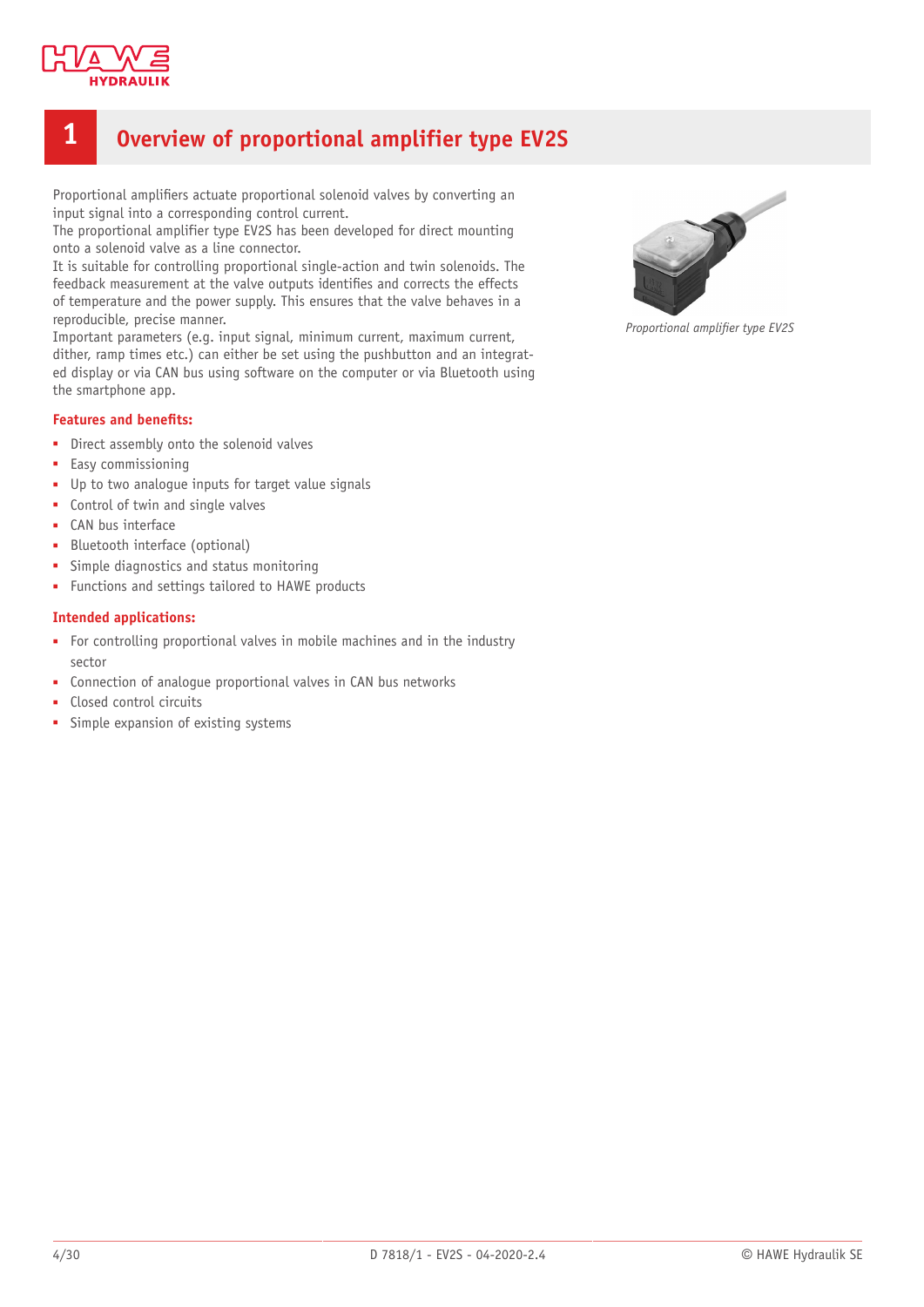

## <span id="page-4-0"></span>**2 Available versions, main data**

Order coding example:



**Basic type**

#### **Table 1 Data interface**

| Marking | <b>Description</b>                 |  |
|---------|------------------------------------|--|
| CAN     | CAN interface                      |  |
| B1      | Bluetooth interface, CAN interface |  |

#### **Table 2 Version**

| Marking | Description                                                                                                                            |
|---------|----------------------------------------------------------------------------------------------------------------------------------------|
| G       | Line connector for single-action and twin solenoids with socket according to DIN EN 175 301-803                                        |
| DG      | 2 x line connector for two single-action solenoids with socket according to DIN EN 175 301-803. Not for BT data<br>interface (table 1) |

#### **Table 3 Electrical connection**

| Marking | Description                                                                                         |
|---------|-----------------------------------------------------------------------------------------------------|
| L3K     | 3 m cable with open line ends $5 \times 0.5$ mm <sup>2</sup> . Not for BT data interfaces (table 1) |
| M       | M12 plug, 5-pole, only for version G (table 2)                                                      |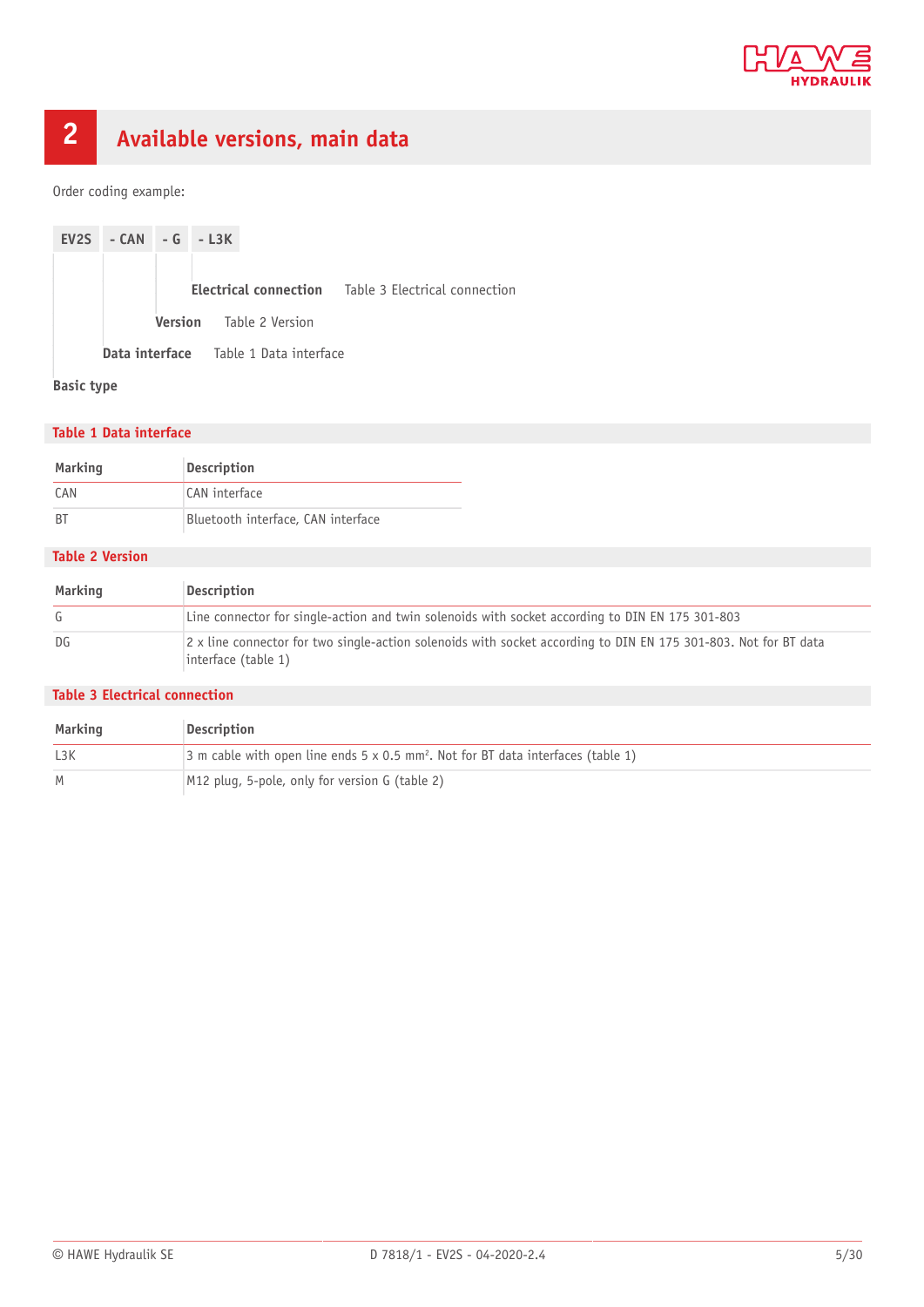

## <span id="page-5-0"></span>**2.1 Accessories**

#### **PEAK-System CAN USB dongle**

| Order coding: | PCAN-USB ADAPTER                                                                                                                                                       |
|---------------|------------------------------------------------------------------------------------------------------------------------------------------------------------------------|
| Order number: | 6964 0021-72                                                                                                                                                           |
| Description:  | USB CAN adapter from PEAK-System. For connecting an EV2S and a PC. Please download the driver software from<br>www.hawe.com/edocs to guarantee problem-free operation. |

#### **Line connector adapter from DIN A to DIN B**

| Order coding: | ADAPTER FORM A - FORM B                                                |
|---------------|------------------------------------------------------------------------|
| Order number: | 6217 0238-00                                                           |
| Description:  | Adapter for controlling solenoids with a DIN connection using an EV2S. |

#### **Initial commissioning kit**

| Order coding: | EV2S-DEVELOPMENT-KIT                                                                                                                                                                                                       |
|---------------|----------------------------------------------------------------------------------------------------------------------------------------------------------------------------------------------------------------------------|
| Order number: | 6964 0009-08                                                                                                                                                                                                               |
| Description:  | For commissioning<br>• Consists of a 24 VDC power supply unit<br>• 9-pole D-Sub plug including termination for CAN bus connection to a PC (PEAK USB ADAPTER required)<br>$M12$ plug<br>• Terminals for connecting the EV2S |

### <span id="page-5-1"></span>**2.2 Software**

#### **Programming**

The EV2S is delivered with firmware. Logic and functions must be programmed or parametrised via logical linking of the inputs and outputs. Without programming or parameterisation, the EV2S does not function.

#### **Smartphone app**

| Order coding: | <b>HAWE</b> eControl                                                                                                                                                                                                                                                                                                                                                                      |
|---------------|-------------------------------------------------------------------------------------------------------------------------------------------------------------------------------------------------------------------------------------------------------------------------------------------------------------------------------------------------------------------------------------------|
| Description:  | Simple connection: The electric amplifier EV2S-BT can connect with an Apple iPhone or Android smartphone via<br>Bluetooth.<br>The HAWE eControl app is available for free from the Apple App Store or Google Play Store.<br><b>Function</b><br>• Commissioning<br>• Live data for diagnostics and monitoring<br>• Change, save and duplicate settings<br>• Send or receive saved settings |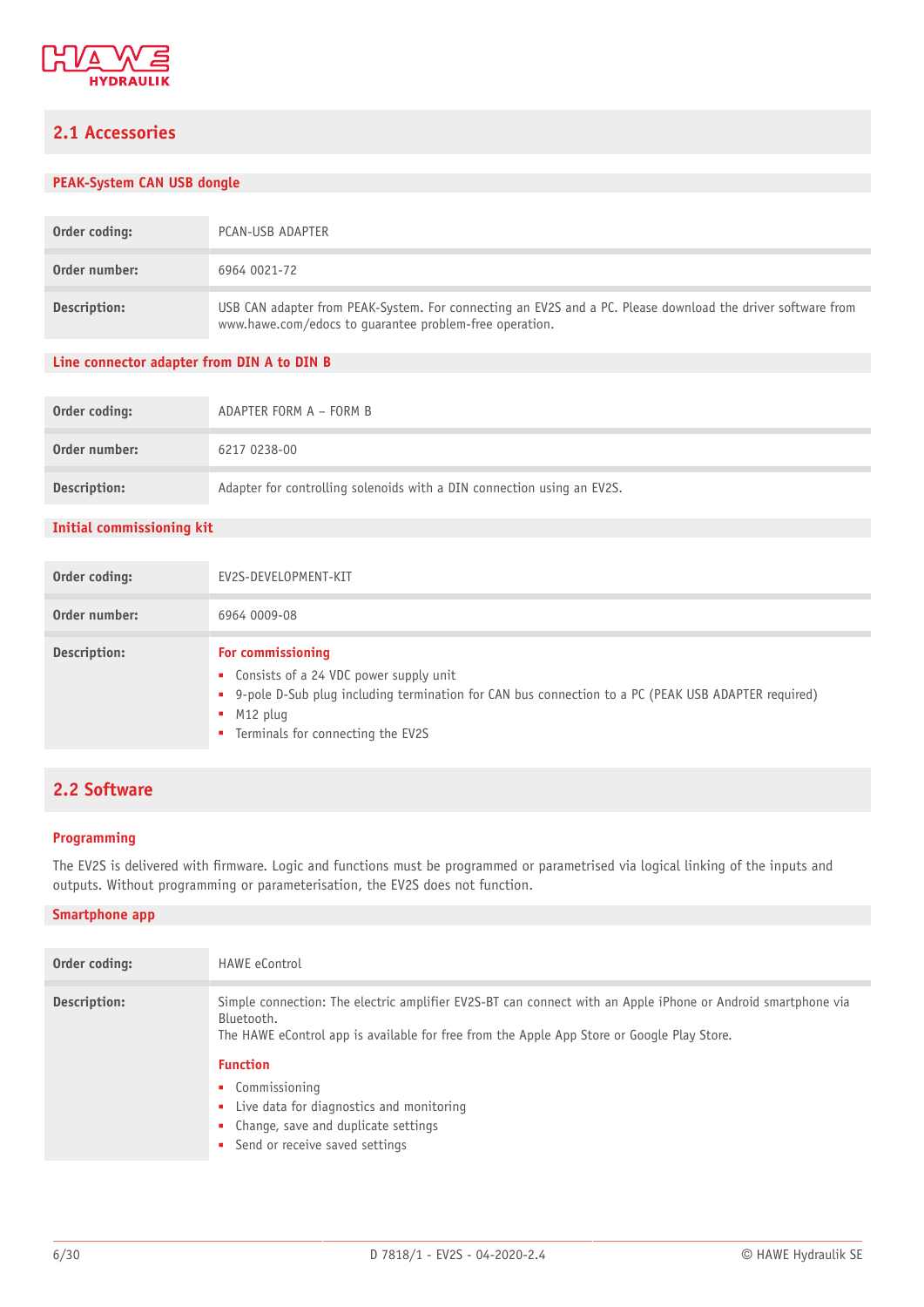

#### **HAWE Visual Tool**

| Designation:        | <b>HAWE Visual Tool</b>                                                                                                                                                                                                                                                                                    |
|---------------------|------------------------------------------------------------------------------------------------------------------------------------------------------------------------------------------------------------------------------------------------------------------------------------------------------------|
| Description:        | The free software HAWE Visual Tool offers a clear graphic representation of all inputs and outputs. By configuring<br>user parameters, functions can be created with a clear logic.<br>The communication takes place via the PEAK-System CAN-USB dongle.                                                   |
| <b>Functions</b>    | Configuration and scaling of inputs and outputs<br>Configuration of the CAN communication<br>Logical linking of inputs and outputs<br>Copying of settings                                                                                                                                                  |
| Download            | www.hawe.com/edocs                                                                                                                                                                                                                                                                                         |
| <b>HAWE eDesign</b> |                                                                                                                                                                                                                                                                                                            |
|                     |                                                                                                                                                                                                                                                                                                            |
| Designation:        | HAWE eDesign                                                                                                                                                                                                                                                                                               |
| Description:        | The free software HAWE eDesign is a graphic programming interface. Pre-defined functions and logic modules can<br>be combined extremely easily to create a program even without knowledge of programming. HAWE eDesign is a<br>pure Cloud solution that requires no compiler installation on the computer. |
|                     | The communication takes place via the PEAK-System CAN-USB dongle.                                                                                                                                                                                                                                          |
| <b>Functions</b>    | Programming of functions and logic<br>Worldwide access to programs<br>Configuration and scaling of inputs and outputs                                                                                                                                                                                      |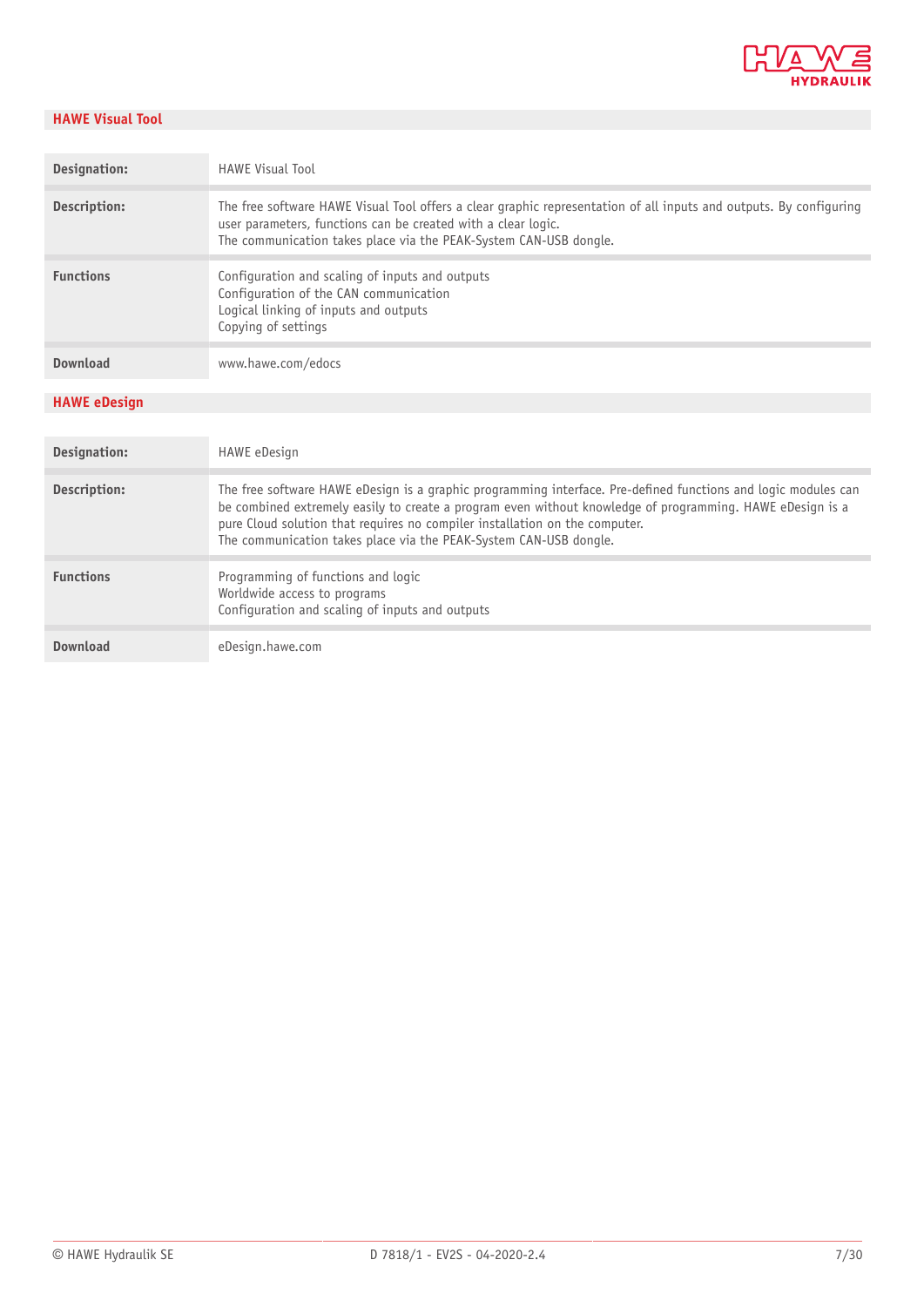

## <span id="page-7-0"></span>**3 Parameters**

## <span id="page-7-1"></span>**3.1 General data**

| Nomenclature                 | Proportional amplifier                                                |
|------------------------------|-----------------------------------------------------------------------|
| Design                       | line connector                                                        |
| <b>Connection leads</b>      | $\bullet$ 3 m cable 5 x 0.5 mm <sup>2</sup><br>• $M12, 5 \text{ pin}$ |
| <b>Installation position</b> | On socket according to DIN EN 175 301-803                             |
| <b>Installation position</b> | As desired                                                            |
| Weight                       | approx. 70 q<br>٠                                                     |
| <b>Protection class</b>      | IP65 (mounted) according to DIN VDE 0470, DIN EN 60529 or IEC 529     |
| <b>Ambient temperature</b>   | CAN:<br>$-40$ to $+80^{\circ}$ C<br>BT:<br>$-40$ to $+70$ °C          |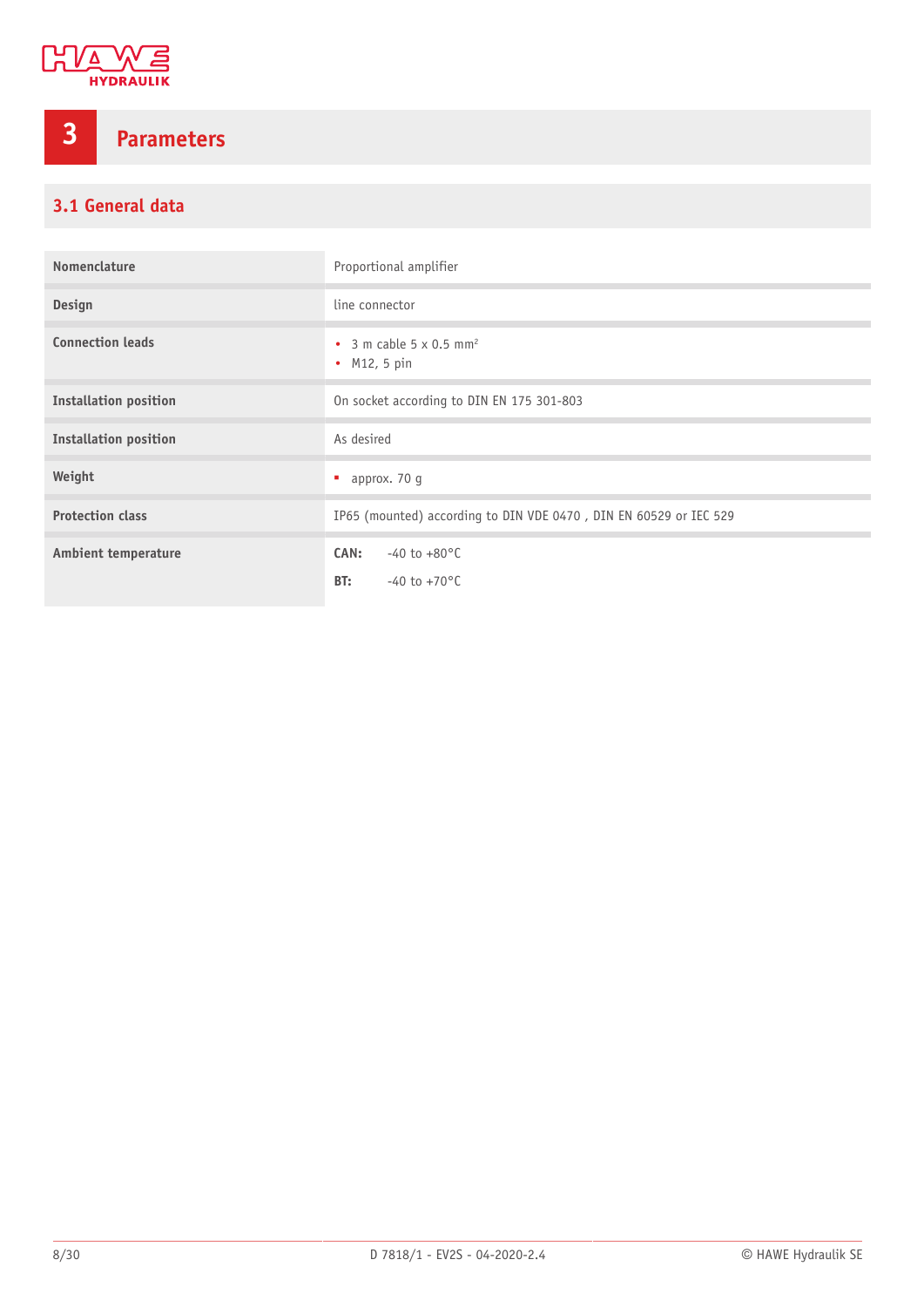

## <span id="page-8-0"></span>**3.2 Electrical parameters**

| Supply voltage                         | $U_B$<br>10 to 30 V DC, pole-protected                                                                                                                                                      |
|----------------------------------------|---------------------------------------------------------------------------------------------------------------------------------------------------------------------------------------------|
| <b>Output voltage</b>                  | $U_B$ – 0.5 V, pulse-width modulated<br>$U_A$                                                                                                                                               |
| Unregulated output current             | Short-circuit-proof, temperature-dependent<br>$I_A$<br>$-$ CAN:<br>0 to 2 A<br>$- B T$ :<br>0 to 1.6 A                                                                                      |
| <b>Regulated output current</b>        | 0 to 1.6 A, short-circuit proof, temperature-dependent (see Diagram 1)<br>$I_A$                                                                                                             |
| Adjustment areas                       | $0$ to $1$ A<br>$I_{\min}$<br>0 to 2 A<br>$I_{\text{max}}$<br>$- CAN:$<br>$-$ BT:<br>0 to 1.6 A                                                                                             |
| <b>Idle current</b>                    | - CAN:<br>$< 35$ mA<br>$I_1$<br>$- BT:$<br>$< 60$ mA                                                                                                                                        |
| Possible input signal 1                | • 0 to 5 V DC, $R_E = 36 k\Omega$<br>• 0 to 10 V DC, $R_E = 36 k\Omega$<br>• 4 to 20 mA, $R_E = 220 \Omega$<br>• 0.25 $U_B$ 0.75 $U_B$ , $R_E = 24$ k $\Omega$<br>• PWM, $R_E = 36 k\Omega$ |
| Possible input signal 2                | • 0 to 5 V DC, $R_E = 24 k\Omega$<br>• 0 to 10 V DC, $R_E = 24 k\Omega$<br>• CAN bus<br>• $\pm 10$ V DC, R <sub>E</sub> = 24 k $\Omega$                                                     |
| Recommended target value potentiometer | $R \leq 10 k\Omega$                                                                                                                                                                         |
| Ramp time                              | 0 to 300 s<br>$t_{R}$<br>Increase and decrease time can be adjusted separately                                                                                                              |
| <b>Dither frequency</b>                | $\mathsf f$<br>50 to 250 Hz                                                                                                                                                                 |
| Dither amplitude                       | $\lfloor$<br>0 to 100%                                                                                                                                                                      |
| <b>PWM</b> frequency                   | $\mathsf f$<br>50 to 1,000 Hz (temperature-dependent)                                                                                                                                       |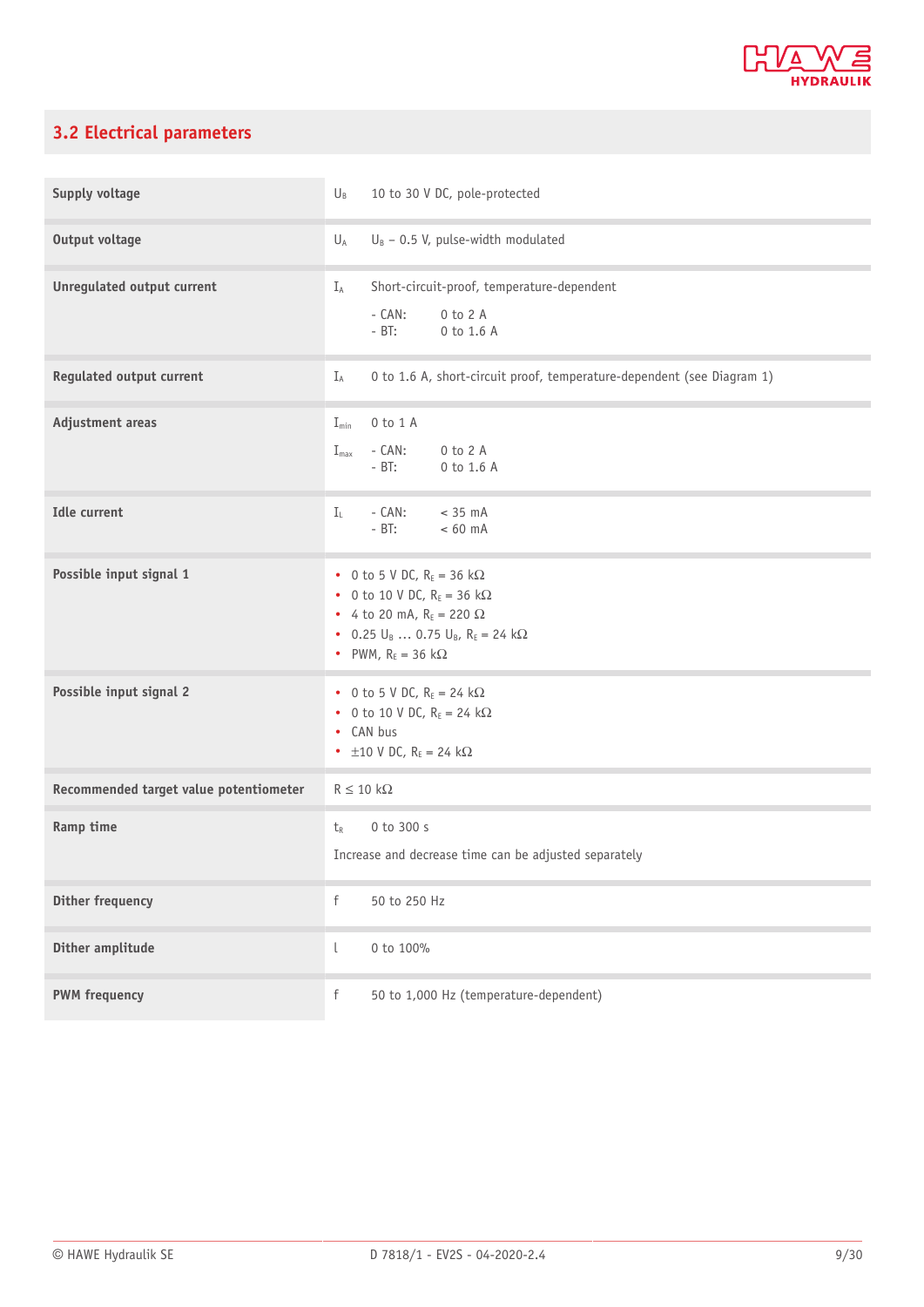

#### **Temperature-dependent power during continuous operation**



1 12 V systems

<span id="page-9-0"></span>2 24V systems

### **3.3 Communication**

| CANopen, J1939                                                        |
|-----------------------------------------------------------------------|
| 10, 20, 50, 100, 125, 250, 400, 500, 800, 1,000 (all units in kbit/s) |
| 1 to 127 (Default $D = 126$ )                                         |
|                                                                       |
|                                                                       |
|                                                                       |
| Bluetooth 4.0 Low Energy                                              |
|                                                                       |

### <span id="page-9-1"></span>**3.4 Electro-magnetic compatibility (EMC)**

The EMC of the device was tested using an accredited testing laboratory (emitted interference according to DIN EN 61000-6-3 and immunity to interference according to DIN EN 61000-6-2 evaluation criterion "B"). The test set-ups only represent typical use. This EMC testing does not release the user from carrying out adequate prescribed EMC testing of their complete system (according to Directive ). If the EMC of the complete system must be further amplified, the following measures can be tested and introduced:

■ Supply lines, such as inputs and outputs to and from the device, should be as short as possible. If necessary they should be shielded and twisted in pairs (to reduce the antennae-like effect for increasing the immunity to interference).

The EMC of the device in variant BT was tested using an accredited testing laboratory in accordance with EN 301 489-17 .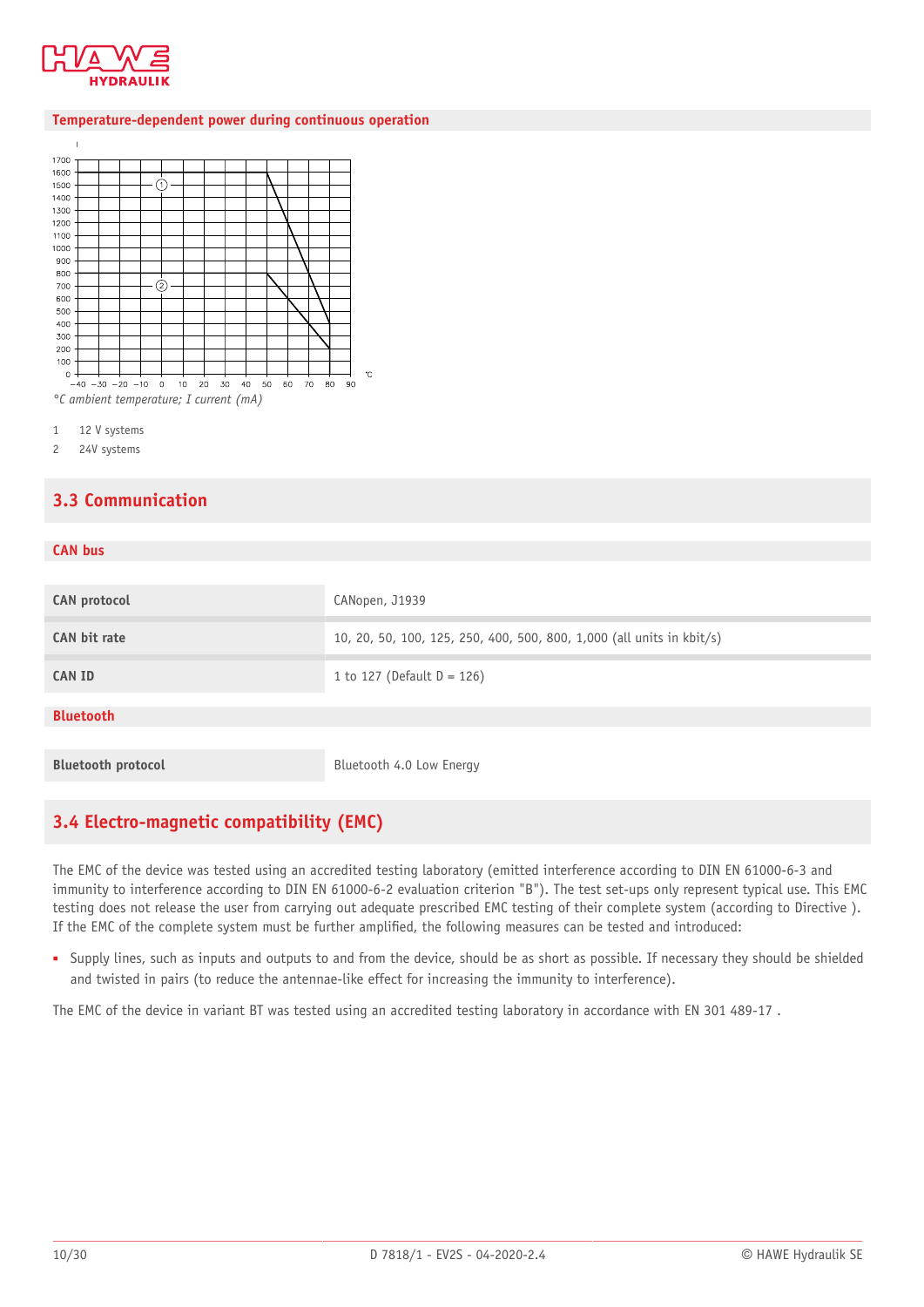

## <span id="page-10-0"></span>**4 Dimensions**

All dimensions in mm, subject to change!

### **EV2S-CAN-G-L3K**



**EV2S-CAN-G-M, EV2S-BT-G-M**



**EV2S-CAN-DG-L3K**

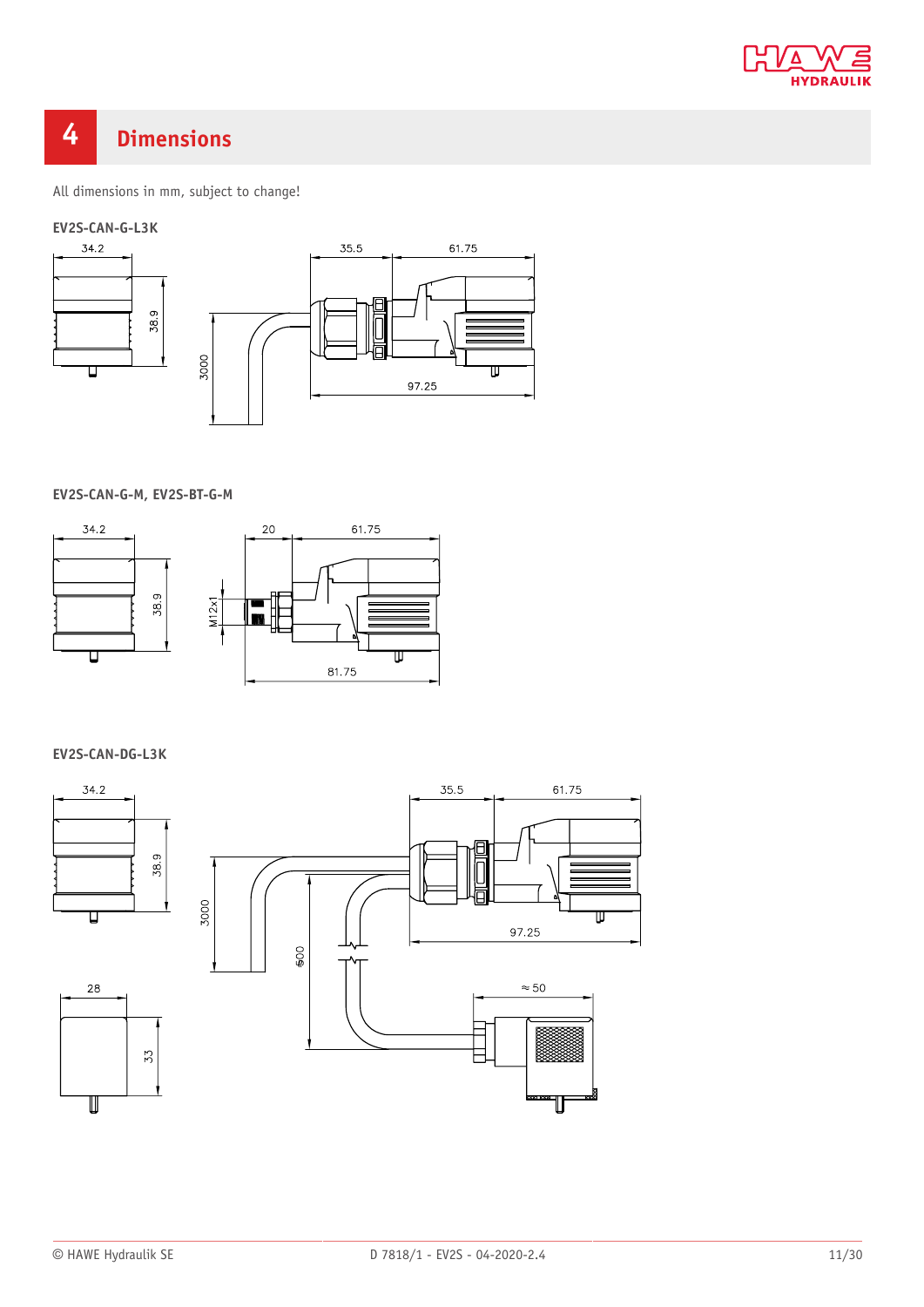

## <span id="page-11-0"></span>**5 Installation, operation and maintenance information**

## <span id="page-11-1"></span>**5.1 Electrical connection**

#### **Connection pattern (magnet-side)**

| Connection       | $3-pole$                        |
|------------------|---------------------------------|
| Protection class | IP 65 according to DIN EN 60529 |

#### **EV 2 S - CAN - G - ...**







#### **EV 2 S - CAN - DG - L3K**





2 single-action solenoids

 $\begin{matrix}\n\downarrow \\
\circ \\
\uparrow\n\end{matrix}$ 

#### **Layout plan**

| Signal                       | L <sub>3</sub> K | M        | $\ldots$ - M  |
|------------------------------|------------------|----------|---------------|
|                              | Litz wire number | M 12 pin |               |
| $U_{B}$                      |                  |          | $\mathcal{P}$ |
| PGND / analogue input 1 GND  |                  |          |               |
| Analogue input 1             |                  |          |               |
| CAN-H / analogue input 2     |                  |          | 4             |
| CAN-L / analogue input 2 GND |                  | 5        |               |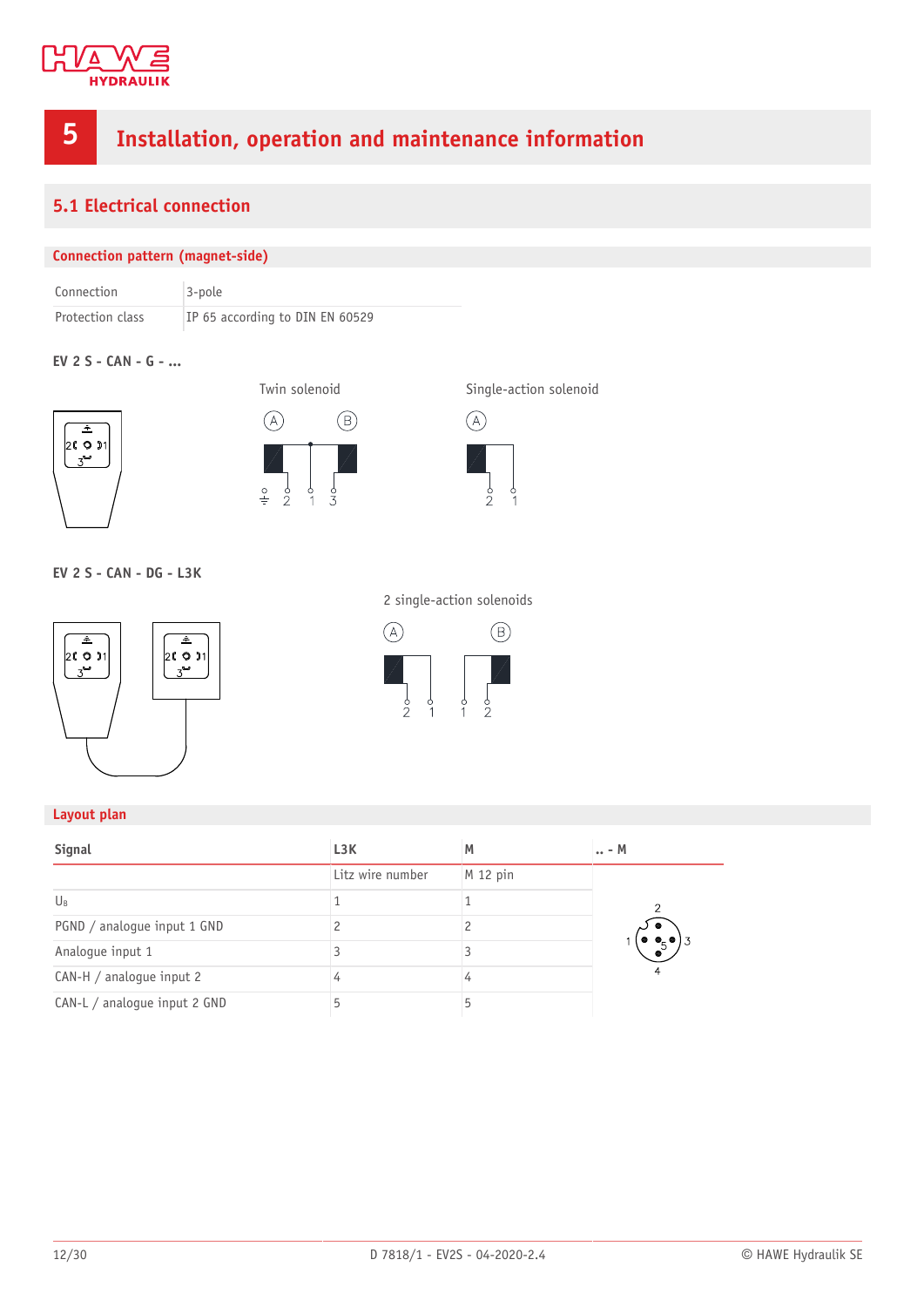

## <span id="page-12-0"></span>**5.2 Operating instructions**

#### **EV2S-CAN board**



#### **EV2S-BT board**



#### **Layout plan**

| 1              | Button - UP           |
|----------------|-----------------------|
| $\mathcal{P}$  | Button - DOWN         |
| $\overline{3}$ | Button - OK / Back    |
| 4              | Display               |
| 5              | LED - Power (green)   |
| 6              | LED - A-side (green)  |
| 7              | LED - B-side (orange) |
| 8              | LED - Error (red)     |

| Layout plan |                               |  |  |  |
|-------------|-------------------------------|--|--|--|
|             |                               |  |  |  |
| 1           | Bluetooth module              |  |  |  |
| 2           | LED - Power (green)           |  |  |  |
| 3           | LED - A-side (green)          |  |  |  |
|             | LED - B-side (orange)         |  |  |  |
| 5           | LED - Error (red)             |  |  |  |
| 6           | LED - Bluetooth active (blue) |  |  |  |

#### **CAN communication**

In a CAN network with 11-bit identifier protocol, the proportional amplifier type EV2S can be connected according to CAN 2.0A; with 29-bit identifier protocol, it can be connected according to CAN 2.0B.

Target values sent by a master can be converted into a valve current. An analogue sensor can also be read and the values sent to the master via CAN bus.

The proportional amplifier type EV2S is delivered with the ID 126.

The baud rate can be freely selected between 10 and 1,000 kbit/s. The default value is 250 kbit/s.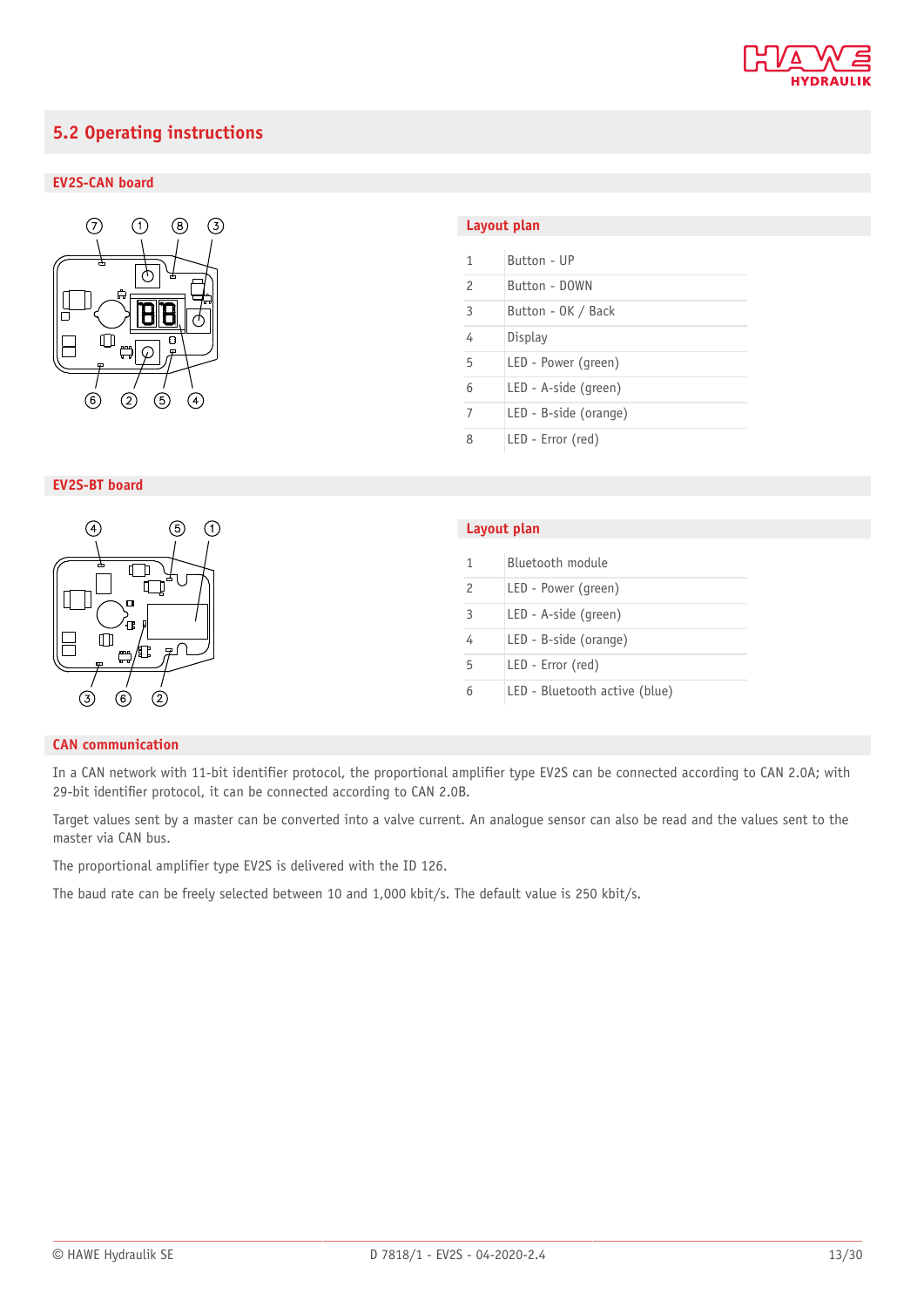

#### **Input**

Input signals can be directly converted into control current at the output. As there are many different input signals and customer requirements, it is necessary to provide a description of the input signal and the subsequent action.

The way the proportional amplifier should behave with the relevant input signal is defined in the user parameters, using the device type.

Analogue input 1 measures the generated signal on a differential basis. Analogue input 2 is referenced to ground. If the input signal permits it, analogue input 1 must be used in order to create more immunity against interference.

If analogue input 2 is being used, connect it to analogue input 1 GND.

Circuit examples (see Chapter 6, "Other [information"\)](#page-27-0)

Example: 0.5 to 4.5 V DC joystick // twin valve



2 Error bottom

3 Maximum negative

4 Minimum negative

5 Minimum positive

6 Maximum positive

7 Error top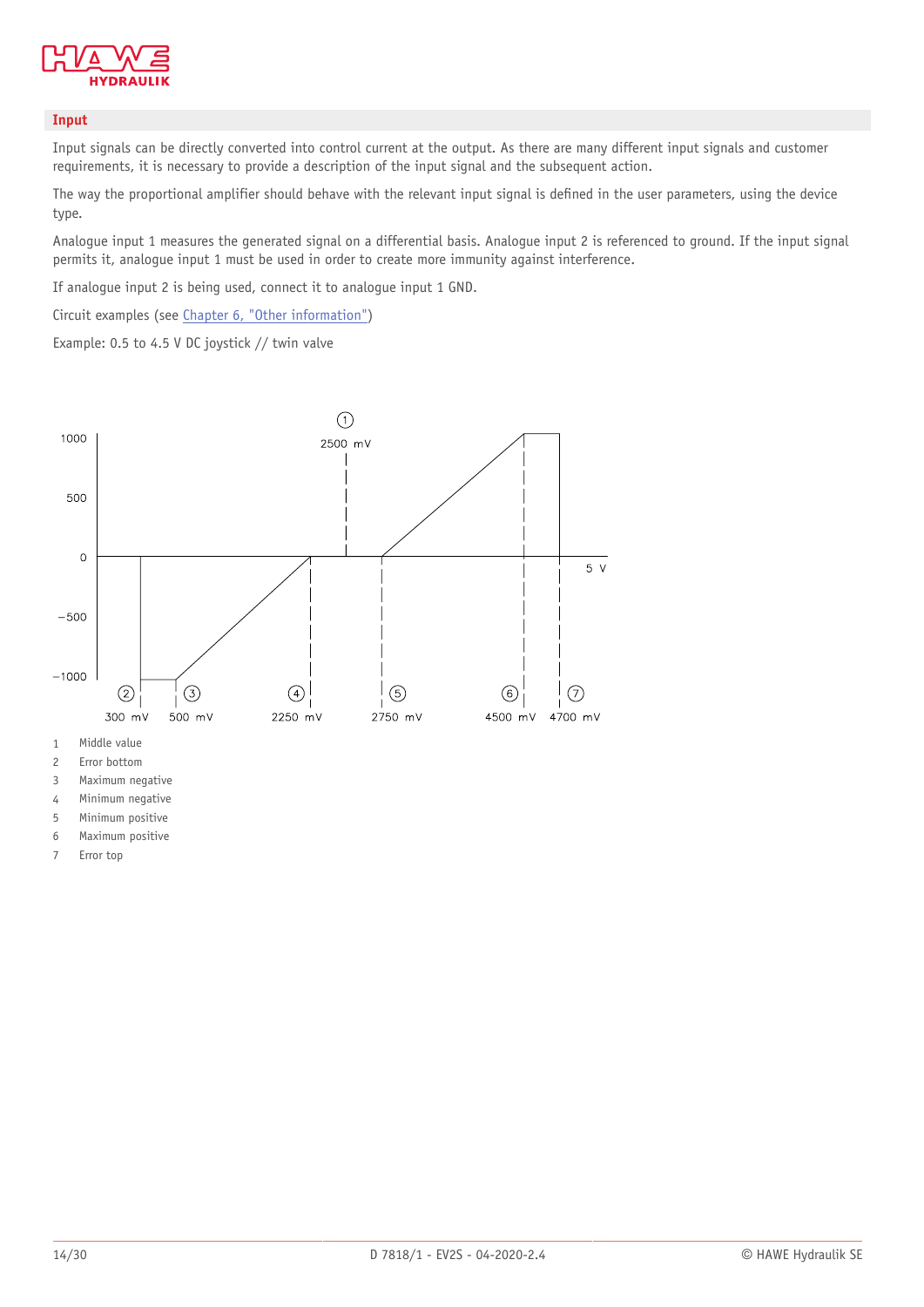

#### **Display (type EV2S-CAN)**



The two-digit seven-character display shows the abbreviation for the selected menu item or the value of the selected user parameter within the menu structure. Values ranging from -9,999 to +99,999 may be shown. User parameters with values ranging from 0 to 99 are shown directly in the character display. Values greater than 99 are shown individually in thousands, hundreds, tens and unit blocks. The display is similar to a combination lock.

Each block of values is displayed starting from the thousands by pressing **OK**. Pressing the **OK** button again in the single unit range switches to the thousands range.

The current block of values is shown with two items in the display. At the top of the character display, the items light up differently depending on the block of values.

The **negative numbers** are displayed as follows:

The symbol is only entered and displayed in the thousands position. To do this, the thousands position must be decreased to the zero value by pressing the **DOWN** button. The symbol is then changed by pressing and holding the **DOWN** button, if the value range permits this. By pressing the **UP** or **DOWN** button, the digits can be increased or decreased as usual.

The standby function is displayed after successful initial commissioning. An item then flashes slowly and continuously in the right display field. An **error code** is displayed in the event of an error. This enables troubleshooting to be carried out more quickly.

Example 12,438 explains the display of positive values.

| <b>Values</b>   | Coding              | Example |  |
|-----------------|---------------------|---------|--|
| 1,000 to 99,000 | Left and right item | 12,000  |  |
| 100 to 900      | Left item           | 400     |  |
| 10 to 90        | Right item          | 30      |  |
| 1 to 9          | No item             | 8       |  |

Example -5,678 explains the display of negative values.

| <b>Values</b>        | Coding              | Example  |  |
|----------------------|---------------------|----------|--|
| $-1,000$ to $-9,000$ | Left and right item | $-5,000$ |  |
| 100 to 900           | Left item           | 600      |  |
| 10 to 90             | Right item          | 70       |  |
| 1 to 9               | No item             | 8        |  |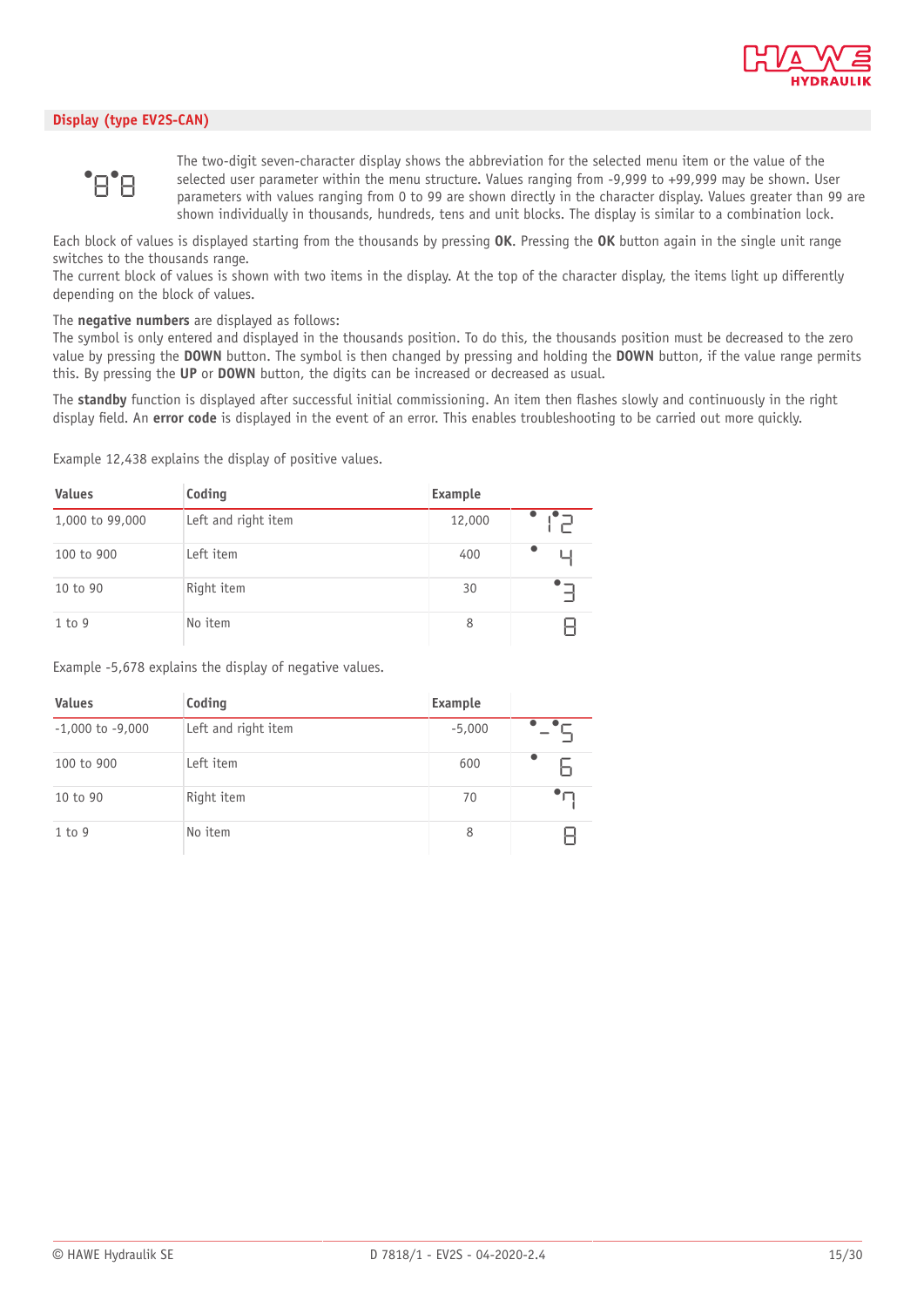

#### **LED displays**



Four LEDs are built into the board to enable simple status monitoring. If the LEDs light up one after another, this means the device firmware is damaged and needs to be reinstalled.

| <b>Position</b> | Colour | <b>Description</b>                                                                         |
|-----------------|--------|--------------------------------------------------------------------------------------------|
| 1               | Green  | <b>Solenoid output A, active:</b> Lights up when the output for the<br>A side is active    |
| 2               | Red    | <b>Error:</b> Light for when an error is detected                                          |
| 3               | Orange | Solenoid output B, active: Lights up when the output for the<br>B side is active           |
| 4               | Green  | <b>Power:</b> Lights up continuously when the device is correctly<br>supplied with voltage |

## <span id="page-15-0"></span>**5.3 Instructions for adjustment with buttons (type EV2S)**

The proportional amplifier is parametrised using three buttons and a two-digit seven-segment display. Key values can be selected, requested and modified via the menu items using the three buttons. The designation of the selected parameter and the current values are shown in the display.

#### **A** NOTE

In order to open the proportional amplifier cover without risk of damage, the M3 tapped plug must first be fully removed. Pay attention to the correct position of the O-ring during assembly.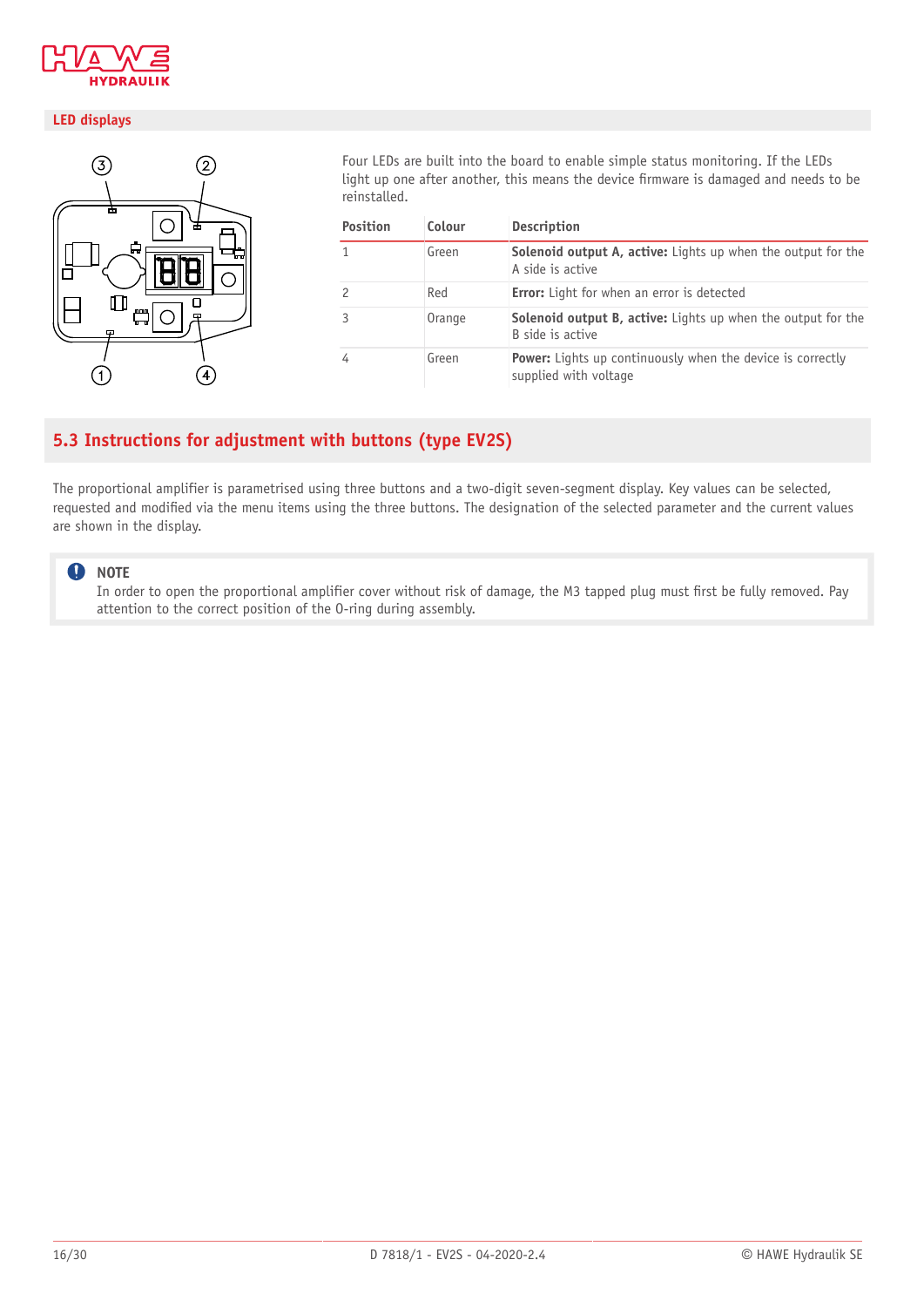

#### **Navigation**



- The individual menu items are selected using the **UP** and **DOWN** buttons in the menu.
- **OK** confirms the selection and takes you to the relevant submenu and/or user parameters.
- In order to return to the main menu, the **OK** button must be pressed until the new menu item is displayed.

The user parameter values are also modified using the UP and DOWN buttons. The value is increased/decreased by pressing the button once. Pressing and holding the button down automatically increases/decreases the value until the button is released. Modifications to the user parameter are immediately saved.

If there is no input after more than 120 seconds, the menu is exited.

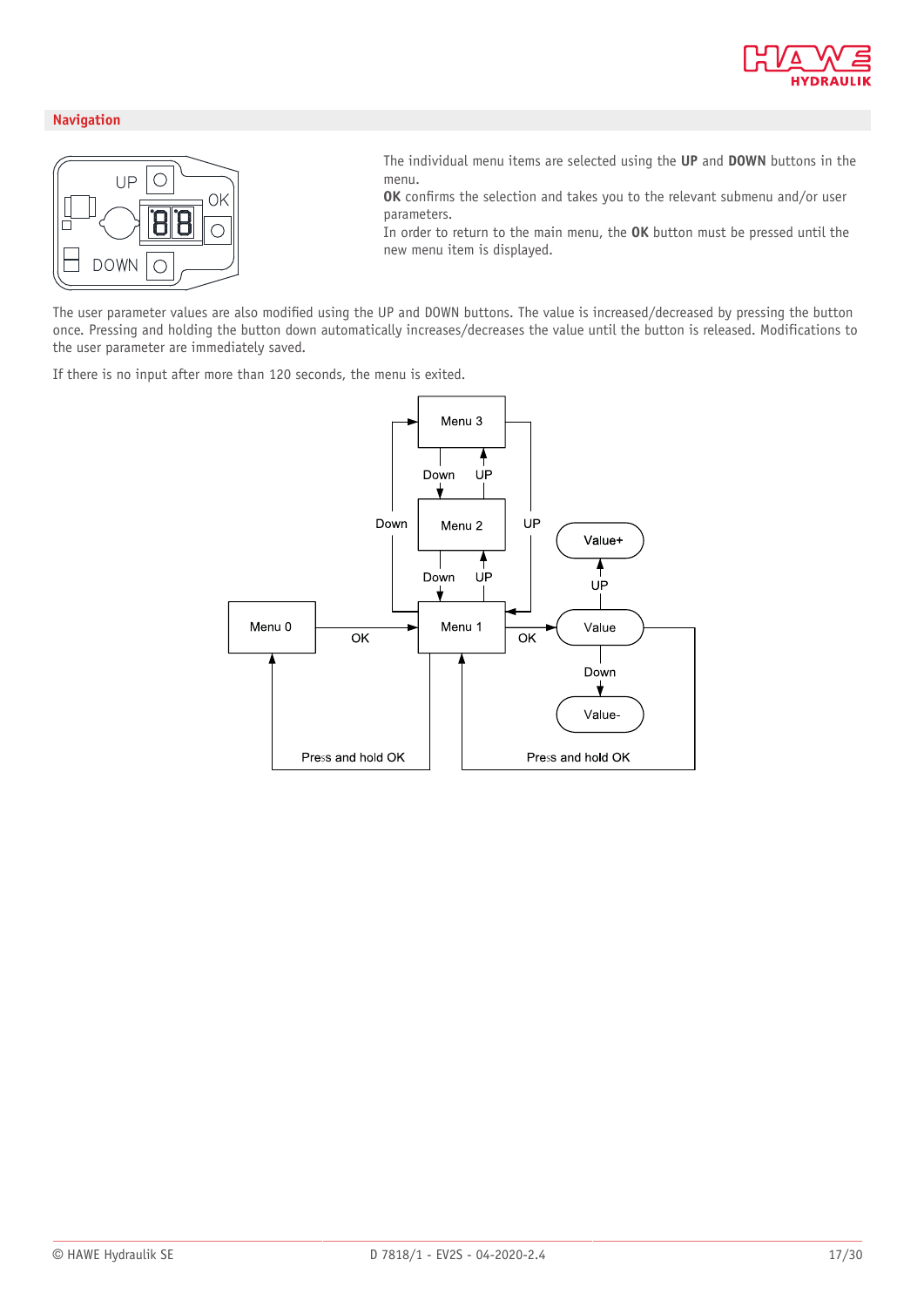

#### **Menu**

Press any button to access **data** in the parameter menu. Press the **OK** button to navigate further into the menu structure (change from main menu to submenu 1).

#### **Table: Main menu and submenu 1**

| Main menu     | <b>Display</b> | Submenu 1           | <b>Display</b> |
|---------------|----------------|---------------------|----------------|
| Configuration | Е              | Password            | EР             |
|               |                | Reset               | $E_{\Gamma}$   |
|               |                | <b>CAN</b>          | $E_{\square}$  |
|               |                | Device type         | Сđ             |
| Input         | Я              | Input 2             | 85             |
|               |                | Input 1             | H              |
| Output        | Ρ              | Output 2            | P2             |
|               |                | Output 1            | Ρ              |
| Data          | ᆸ              | Diagnostics         | ЧI             |
|               |                | Product information | In             |
|               |                | Time                | гE             |
|               |                | Supply voltage      | ΠР             |
|               |                | Temperature         | ЕE             |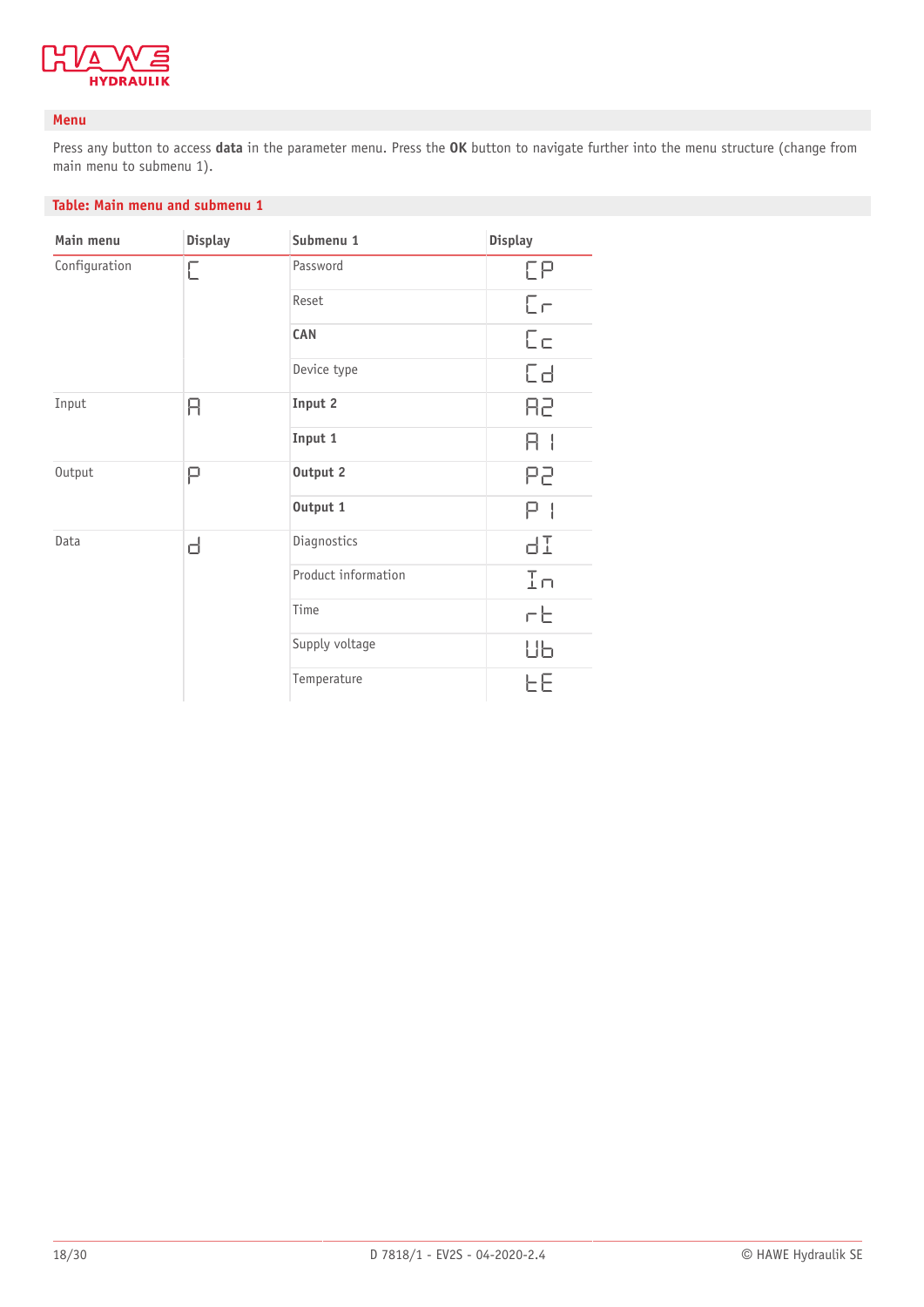

#### **Table: User parameter data**

| Submenu 1                | User parameters          | <b>Display</b> | Minimum<br>value     | Maximum<br>value | Description                                   |
|--------------------------|--------------------------|----------------|----------------------|------------------|-----------------------------------------------|
| Diagnostics (dI)         | Current target value     | 85.            | Actual value display |                  | Actual, calculated target value               |
|                          | Current measured value 2 | R2             | Actual value display |                  | Actual analogue value 2 in<br>$V/mA/$ %       |
|                          | Current measured value 1 | ЯI             | Actual value display |                  | Actual analogue value 1 in<br>$V/mA/\%$       |
|                          | Part number              | Էո             | Actual value display |                  | HAWE part number                              |
| Product information (In) | Serial number            | Sn             | Actual value display |                  | Serial number                                 |
|                          | Software version         | 58             | Actual value display |                  | Version number<br>Software                    |
|                          | Hardware version         | hЯ             | Actual value display |                  | Serial number<br>Hardware                     |
| Time (rt)                | Total runtime            | гh             | Actual value display |                  | Runtime since initial commission-<br>ing in h |
|                          | Runtime                  | FП             | Actual value display |                  | Runtime since last reset in<br>h/min/sec      |
|                          | Supply voltage           | Шь             | Actual value display |                  | Supply voltage in mV                          |
|                          | Temperature              | ЕE             | Actual value display |                  | Temperature in °C                             |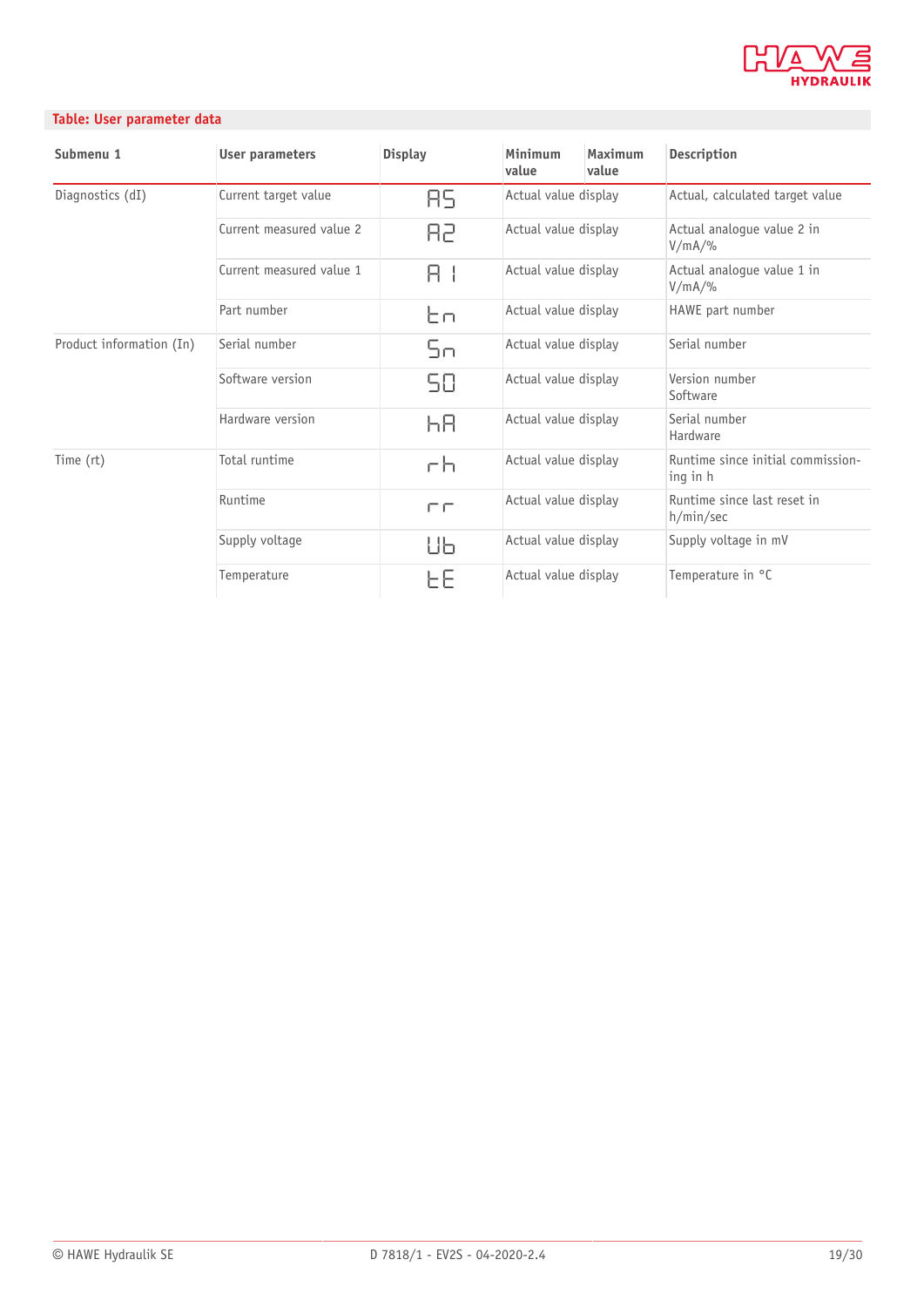

#### **Table: User parameters output 1**

| User parameters    | <b>Display</b> | Minimum<br>value     | <b>Maximum</b><br>value | Description                          |
|--------------------|----------------|----------------------|-------------------------|--------------------------------------|
| Resistance 1       | r0             | 1                    | 40                      | In $\Omega$                          |
| Dither amplitude 1 | dЯ             | $\mathbf{0}$         | 98                      | In $\%$                              |
| Dither frequency 1 | ЫF             | $\overline{0}$       | 16                      | According to dither frequency table  |
| Dither type 1      | db             | $0 - 1$              |                         | Superimposed with 1 kHz, PWM         |
| Ramp, down 1       | rd             | $\Omega$             | 30,000                  | $1/100$ sec                          |
| Ramp, up 1         | гU             | $\Omega$             | 30,000                  | $1/100$ sec                          |
| Maximum current 1  | Ih             | $\mathbf{0}$         | 2,000                   | Maximum current at target value 100% |
| Minimum current 1  | IL             | $\Omega$             | 1,000                   | Minimum current at target value 0.1% |
| Actual current 1   | Яc             | Actual value display |                         | Actual current at the valve in mA    |

#### **Table: User parameters output 2**

| User parameters    | <b>Display</b> | Minimum<br>value     | Maximum<br>value | Description                          |
|--------------------|----------------|----------------------|------------------|--------------------------------------|
| Resistance 2       | гO             | 1                    | 40               | In $\Omega$                          |
| Dither amplitude 2 | dЯ             | $\mathbf{0}$         | 98               | In $\%$                              |
| Dither frequency 2 | dF             | $\overline{0}$       | 16               | According to dither frequency table  |
| Dither type 2      | db             | $0 - 1$              |                  | Superimposed with 1 kHz, PWM         |
| Ramp, down 2       | rd             | $\mathbf{0}$         | 30,000           | $1/100$ sec                          |
| Ramp, up 2         | r∐             | $\Omega$             | 30,000           | $1/100$ sec                          |
| Maximum current 2  | Ih             | $\Omega$             | 2,000            | Maximum current at target value 100% |
| Minimum current 2  | IL             | $\mathbf{0}$         | 1,000            | Minimum current at target value 0.1% |
| Actual current 2   | Hс             | Actual value display |                  | Actual current at the valve in mA    |

#### **Table: Dither frequency**

| <b>Display</b> | Frequency in Hz | <b>Display</b> | Frequency in Hz | <b>Display</b> | Frequency in Hz |
|----------------|-----------------|----------------|-----------------|----------------|-----------------|
| $\overline{0}$ | 50              | b              | 71              | 12             | 125             |
| $\mathbf{1}$   | 52              |                | 76              | 13             | 142             |
| $\overline{2}$ | 55              |                | 83              | 14             | 166             |
| $\overline{3}$ | 58              |                | 90              | 15             | 200             |
| 4              | 62              | 10             | 100             | 16             | 250             |
| 5              | 66              | 11             | 111             |                |                 |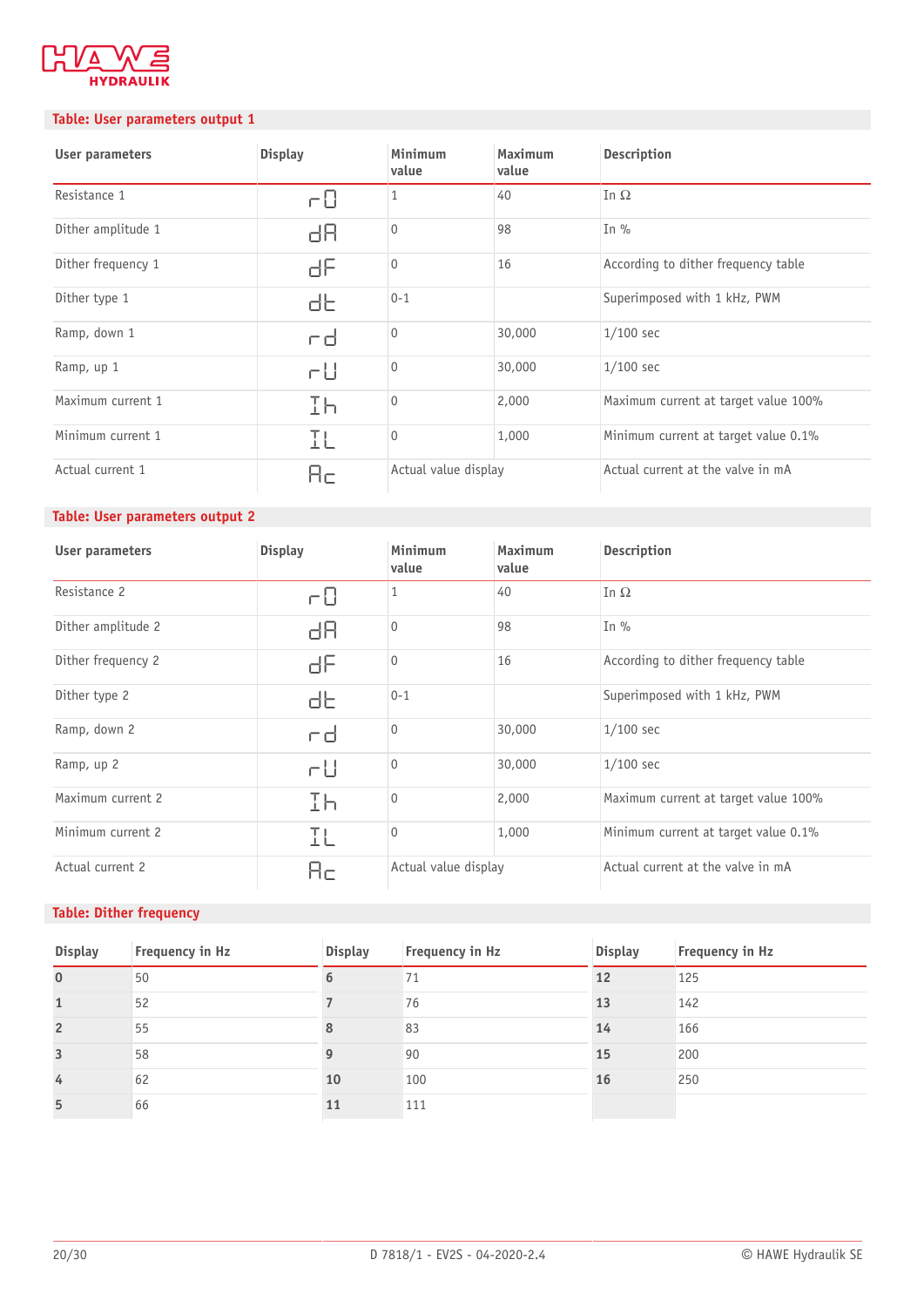

#### **Table: User parameters input 1**

| <b>User parameters</b> | <b>Display</b> | Minimum<br>value                    | Maximum<br>value | <b>Description</b>                                              |
|------------------------|----------------|-------------------------------------|------------------|-----------------------------------------------------------------|
| Calculated positive 1  | FР             | $-1,000$                            | 1,000            | Scaling, target value B side, per mil                           |
| Calculated negative 1  | Eп             | $-1,000$                            | 1,000            | Scaling, target value A side, per mil                           |
| Error above 1          | EE.            |                                     |                  | Upper error threshold                                           |
| Maximum positive 1     | ЯP             |                                     |                  | Target value for maximum deviation in the<br>positive direction |
| Minimum positive 1     | IΡ             |                                     |                  | Target value for initial deviation in the<br>positive direction |
| Minimum negative 1     | In             |                                     |                  | Target value for initial deviation in the<br>negative direction |
| Maximum negative 1     | Яni            |                                     |                  | Target value for maximum deviation in the<br>negative direction |
| Error below 1          | ΕЬ             |                                     |                  | Lower error threshold                                           |
| Ramp negative, down 1  | nd             | $\mathsf{O}\xspace$                 | 30,000           | In 1/100 sec                                                    |
| Ramp negative, up 1    | пU             | $\mathbf{0}$                        | 30,000           | In 1/100 sec                                                    |
| Ramp positive, down 1  | Pdi            | $\mathsf{O}\xspace$                 | 30,000           | In 1/100 sec                                                    |
| Ramp positive, up 1    | PU             | 0                                   | 30,000           | In 1/100 sec                                                    |
| Calculated value 1     | EЯ             | Actual value<br>display<br>$-1,000$ | $+1,000$         | Per mil                                                         |
| Raw value 1            | гĦ             | Actual value<br>display             |                  |                                                                 |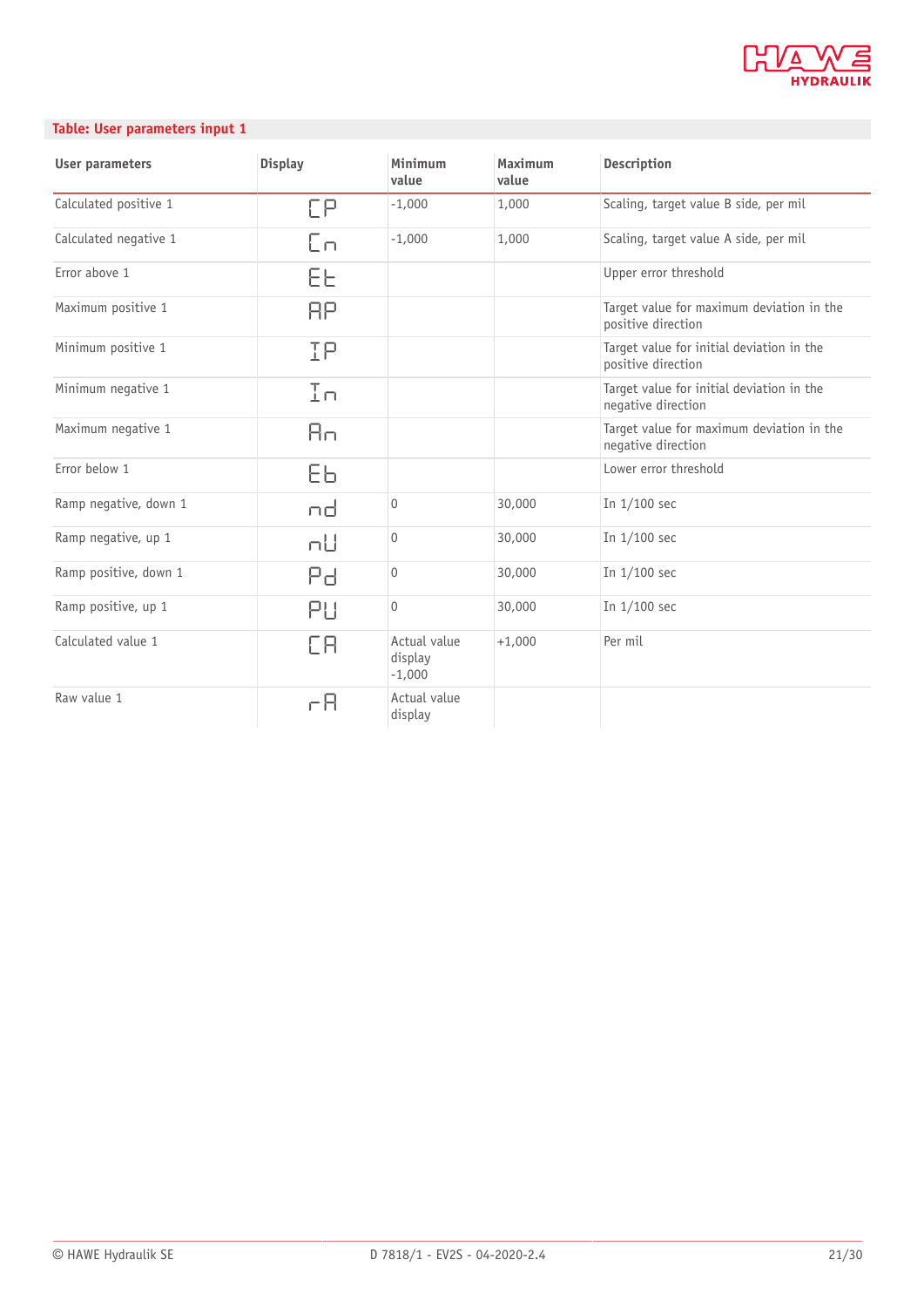

#### **Table: User parameters input 2**

| User parameters       | <b>Display</b> | Minimum<br>value                    | Maximum<br>value | Description                                                     |
|-----------------------|----------------|-------------------------------------|------------------|-----------------------------------------------------------------|
| Calculated positive 2 | ЕΡ             | $-1,000$                            | 1,000            | Scaling, target value B side, per mil                           |
| Calculated negative 2 | Eп             | $-1,000$                            | 1,000            | Scaling, target value A side, per mil                           |
| Error above 2         | ЕE             |                                     |                  | Upper error threshold                                           |
| Maximum positive 2    | RР             |                                     |                  | Target value for maximum deviation in the<br>positive direction |
| Minimum positive 2    | IΡ             |                                     |                  | Target value for initial deviation in the<br>positive direction |
| Minimum negative 2    | In             |                                     |                  | Target value for initial deviation in the<br>negative direction |
| Maximum negative 2    | Яn             |                                     |                  | Target value for maximum deviation in the<br>negative direction |
| Error below 2         | ΕЬ             |                                     |                  | Lower error threshold                                           |
| Ramp negative, down 2 | nd             | $\mathsf{O}\xspace$                 | 30,000           | In 1/100 sec                                                    |
| Ramp negative, up 2   | пU             | $\mathbf{0}$                        | 30,000           | In 1/100 sec                                                    |
| Ramp positive, down 2 | Pd.            | $\mathsf{O}\xspace$                 | 30,000           | In 1/100 sec                                                    |
| Ramp positive, up 2   | PЦ             | $\mathbf{0}$                        | 30,000           | In 1/100 sec                                                    |
| Calculated value 2    | EЯ             | Actual value<br>display<br>$-1,000$ | $+1,000$         | Per mil                                                         |
| Raw value 2           | cЯ             | Actual value<br>display             |                  |                                                                 |

### **Table: Configuration / CAN configuration**

| Submenu 1 | User parameters | <b>Display</b> | Minimum<br>value | Maximum<br>value | Description                                                                          |
|-----------|-----------------|----------------|------------------|------------------|--------------------------------------------------------------------------------------|
|           | Password        | FР             | $\overline{0}$   | 30,000           | Password for locking the menu                                                        |
|           | Reset           | $\Box$         |                  |                  | Press the UP and DOWN buttons<br>simultaneously to restore the<br>delivery condition |
| CAN (Cc)  | CAN ID          | FТ             |                  | 127              | CAN ID (Default 126)                                                                 |
|           | CAN baud rate   | IЬ             | 10               | 1,000            | CAN baud rate                                                                        |
|           | Device type     | .d             | $\overline{0}$   | 15               | Device type according to table                                                       |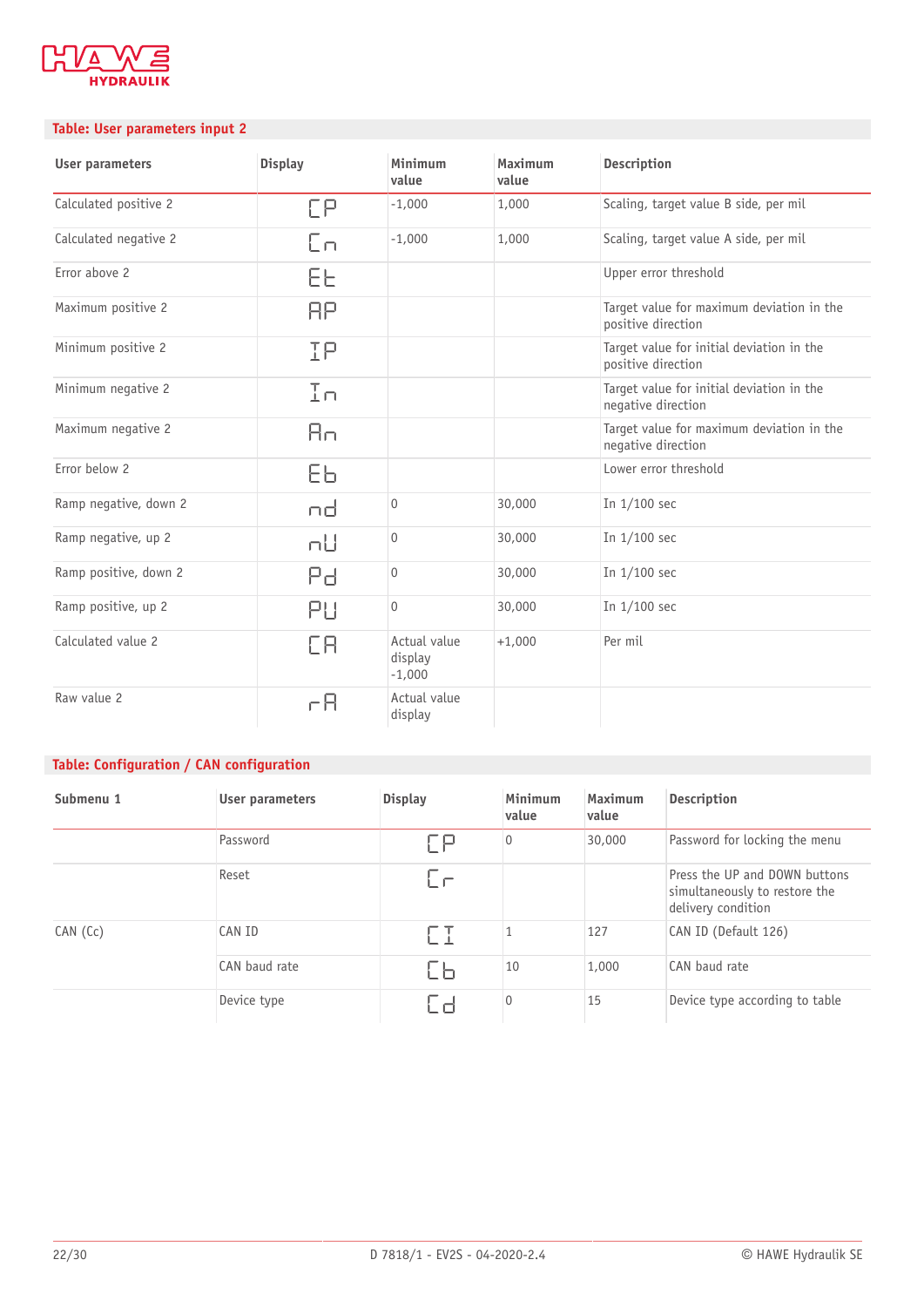

## <span id="page-22-0"></span>**5.4 Initial operation (quick start)**

#### **Switch on device**

- 1. Connect power supply (litz wire/pin 1 and litz wire/pin 2)
- 2. Switch on power supply
- ✓ Display on **C-**

#### **Select number of solenoids**

Single-action, twin and two single-action solenoids can be selected.

3. Select number of solenoids.

| <b>Display</b> | Description                                                                           |
|----------------|---------------------------------------------------------------------------------------|
|                | No selection, invalid input                                                           |
|                | One single-action solenoid                                                            |
|                | One twin solenoid or two single-action solenoids (only possible with EV2S-CAN-DG-L3K) |

Select operating mode using the UP and DOWN buttons. Confirm the selected operating mode with OK

✓ Display on **T-**

#### **Select input signal**

 $\Box$  To ensure operation without problems, it is essential to define the input signal correctly

4. Select input signal

| <b>Display</b> | Input signal                                                                   | Connection           |
|----------------|--------------------------------------------------------------------------------|----------------------|
| $E =$          | No selection, invalid input                                                    |                      |
| ЕO             | 0 to 10 V DC                                                                   | Analogue input 1     |
| $E +$          | 4 to 20 mA                                                                     | Analogue input 1     |
| F5             | 0 to 10 V DC                                                                   | Analoque input 2     |
| EЗ             | <b>CAN</b>                                                                     | Analoque input 2     |
| 논닉             | <b>PWM</b>                                                                     | Analoque input 1     |
| E5             | $2 \times 0$ to 10 V DC                                                        | Analoque input 1 & 2 |
| EБ             | $-10$ to $+10$ V DC                                                            | Analoque input 2     |
| 난다             | 0.25 Ubat to 0.75 Ubat<br>A: 0.49 Ubat to 0.25 Ubat, B: 0.51 Ubat to 0.75 Ubat | Analoque input 1     |
| FB             | $0$ to $5$ V DC                                                                | Analogue input 1     |
| E9             | 0 to 5 V DC                                                                    | Analoque input 2     |

Select operating mode using the **UP** and **DOWN** buttons. Confirm the selected operating mode with OK

✓ Display on **V-**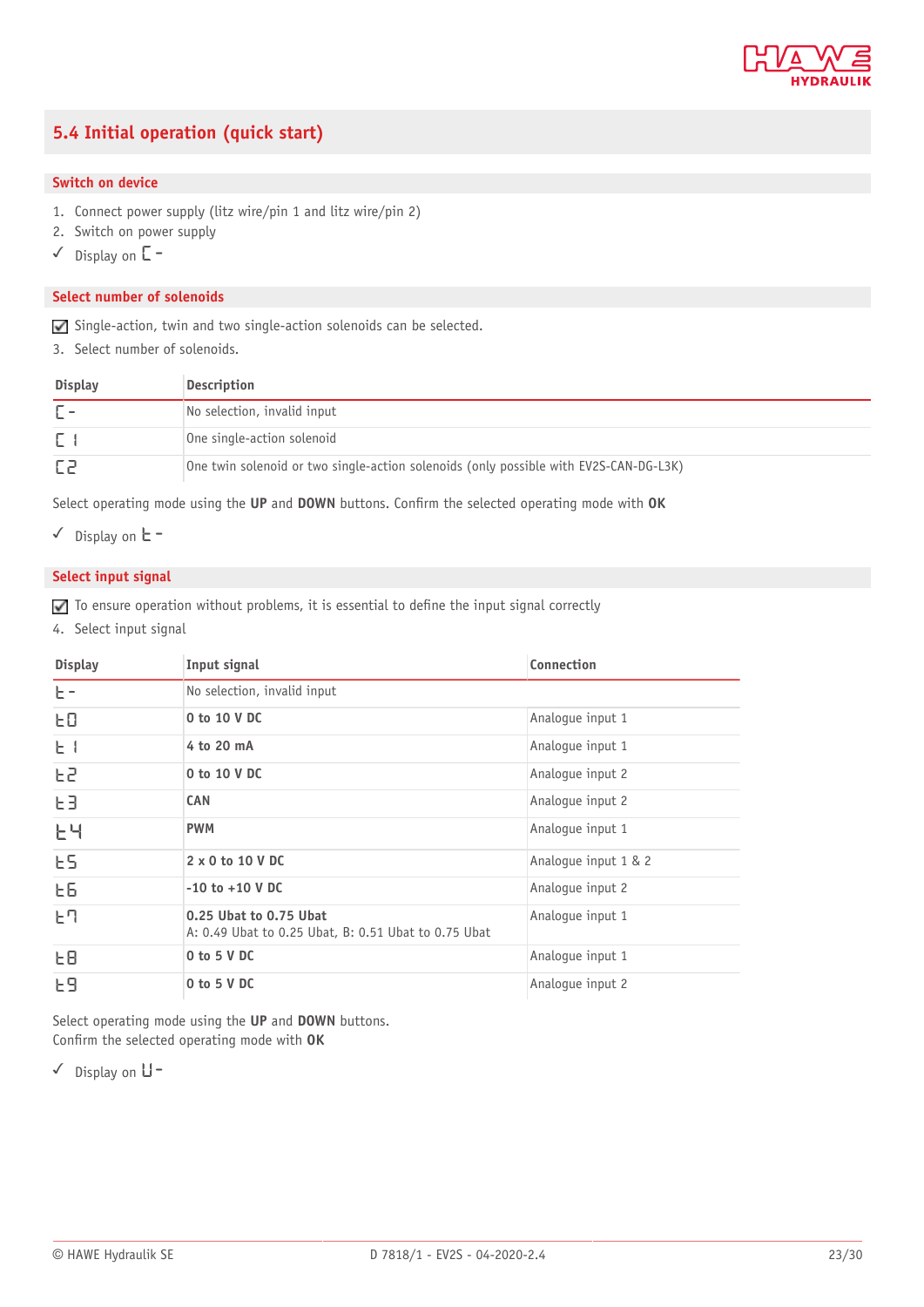

#### **Select supply voltage**

5. Select supply voltage

| <b>Display</b> | Description                 |
|----------------|-----------------------------|
| $  $ -         | No selection, invalid input |
|                | 12 V DC supply voltage      |
| ىر⊂            | $24$ V DC supply voltage    |

Select operating mode using the **UP** and **DOWN** buttons. Confirm the selected operating mode with OK

✓ Display on **P-**

#### **Select valve type**

Valve-specific settings, such as minimum current, maximum current, dither amplitude and dither frequency are crucial for ensuring that operation is as accurate as possible. Basic settings have been pre-defined for the most common valves

6. Select valve type

| <b>Display</b> | Valve type                  | Minimum current                        | Maximum current                       | <b>Dither</b><br>amplitude | Dither frequency |
|----------------|-----------------------------|----------------------------------------|---------------------------------------|----------------------------|------------------|
| $P -$          | No selection, invalid input |                                        |                                       |                            |                  |
| PO.            | General                     | 0.0 A (12 V DC)<br>0.0 A (24 V DC)     | 1.0 A (12 V DC)<br>0.5 A (24 V DC)    | 50%                        | 100 Hz, PWM      |
| P <sub>1</sub> | PSL <sub>2</sub>            | 0.34 A (12 V DC)<br>0.17 A (24 V DC)   | 1.16 A (12 V DC)<br>0.58 A (24 V DC)  | 50%                        | 100 Hz, PWM      |
| P2             | PSL 3 & 5                   | 0.37 A (12 V DC)<br>0.18 A (24 V DC)   | 1.26 A (12 V DC)<br>0.63 A (24 V DC)  | 50%                        | 100 Hz, PWM      |
| PB.            | EDL                         | $0.46$ A (12 V DC)<br>0.23 A (24 V DC) | 1.56 A (12 V DC)<br>0.78 A (24 V DC)  | 50%                        | 100 Hz, PWM      |
| PЧ             | EMP to V                    | 0.4 A (12 V DC)<br>0.2 A (24 V DC)     | 1.6 A (12 V DC)<br>0.8 A (24 V DC)    | 50%                        | 100 Hz, PWM      |
| PS.            | <b>PMV</b>                  | 0.2 A (12 V DC)<br>0.1 A (24 V DC)     | 1.26 A (12 V DC)<br>0.63 A (24 V DC)  | 30%                        | 100 Hz, PWM      |
| P6.            | PDV                         | 0.2 A (12 V DC)<br>0.1 A (24 V DC)     | 1.2 A (12 V DC)<br>$0.68$ A (24 V DC) | 30%                        | 100 Hz, PWM      |
| ቦባ             | PDM                         | 0.2 A (12 V DC)<br>0.1 A (24 V DC)     | 1.26 A (12 V DC)<br>0.63 A (24 V DC)  | 30%                        | 100 Hz, PWM      |
| PB.            | <b>SEH</b>                  | 0.18 A (12 V DC)<br>0.1 A (24 V DC)    | 1.26 A (12 V DC)<br>0.63 A (24 V DC)  | 30%                        | 100 Hz, PWM      |

Select operating mode using the **UP** and **DOWN** buttons. Confirm the selected operating mode with OK

 $\checkmark$  The display shows the setting for the first selection point "operating mode"

- 7. You can press **OK** to check the selected settings again
- 8. Save the settings by pressing the **UP** and **DOWN** buttons simultaneously for 2 seconds
- ✓ Ready for the next step: set the input signal and test the function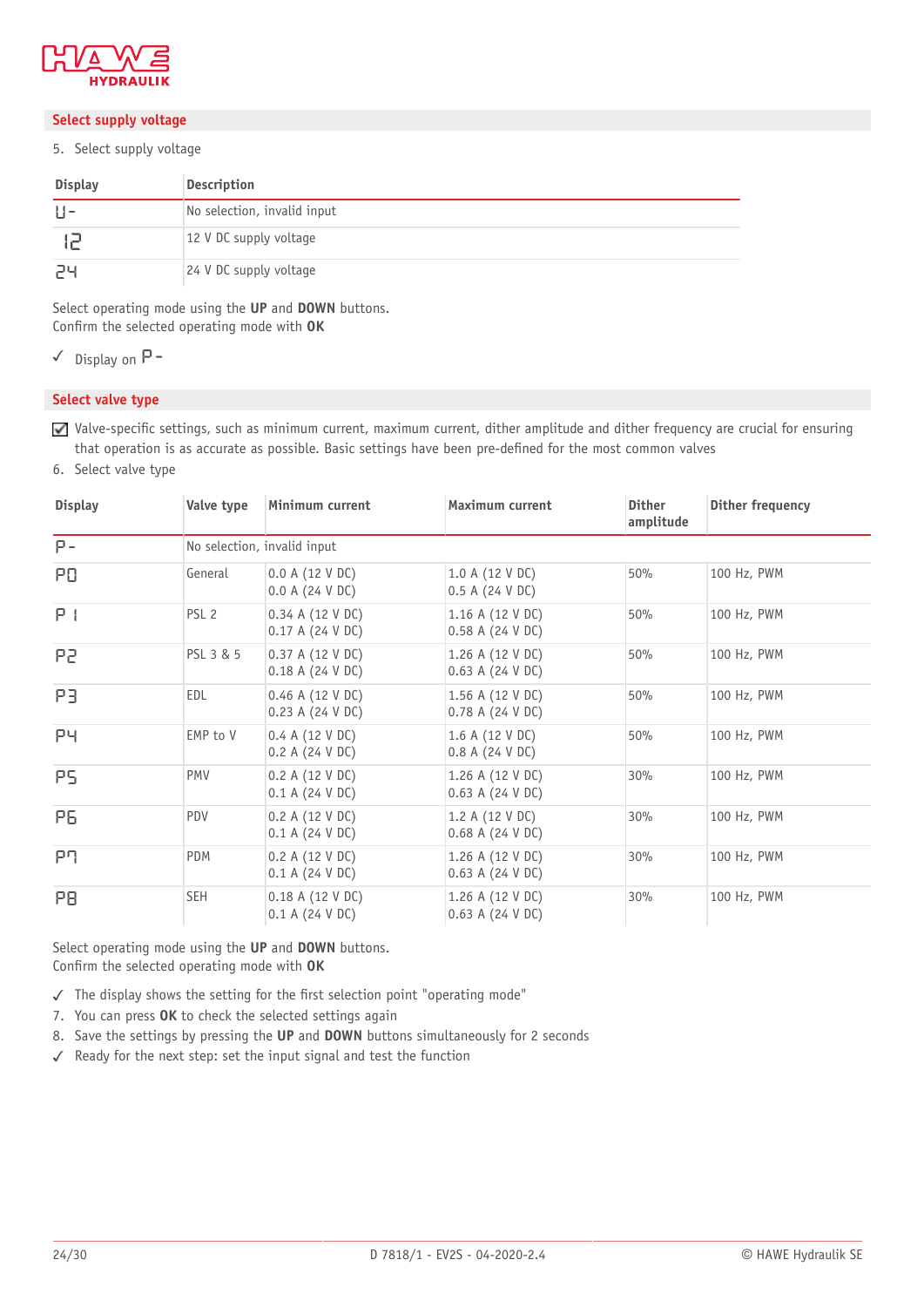

### <span id="page-24-0"></span>**5.5 Instructions for setting up with software**

- The proportional amplifier type EV2S can be parametrised using the HAWE Visual Tool parameterisation software via the CAN interface. A PEAK-System CAN USB dongle is required for this. PEAK USB-CAN driver for PEAK PCAN-USB [CAN-interface](http://downloads.hawe.com/E/HAWE-Peak-USB-CAN-Driver.zip)
- The document "EV2S User Manual" describes the software and the setting options in detail. Manual - [Proportional](http://downloads.hawe.com/7/8/B7818_EV2S-CAN-Manual-en.pdf) amplifier type EV2S-CAN
- EV2S EDS file [EV2S - EDS](http://downloads.hawe.com/E/ev2s.eds)

#### **O** NOTE

Some file types open directly in the browser window by default. To download them, please right-click on the file names or file extension and then select "Save target as" or "Save link as".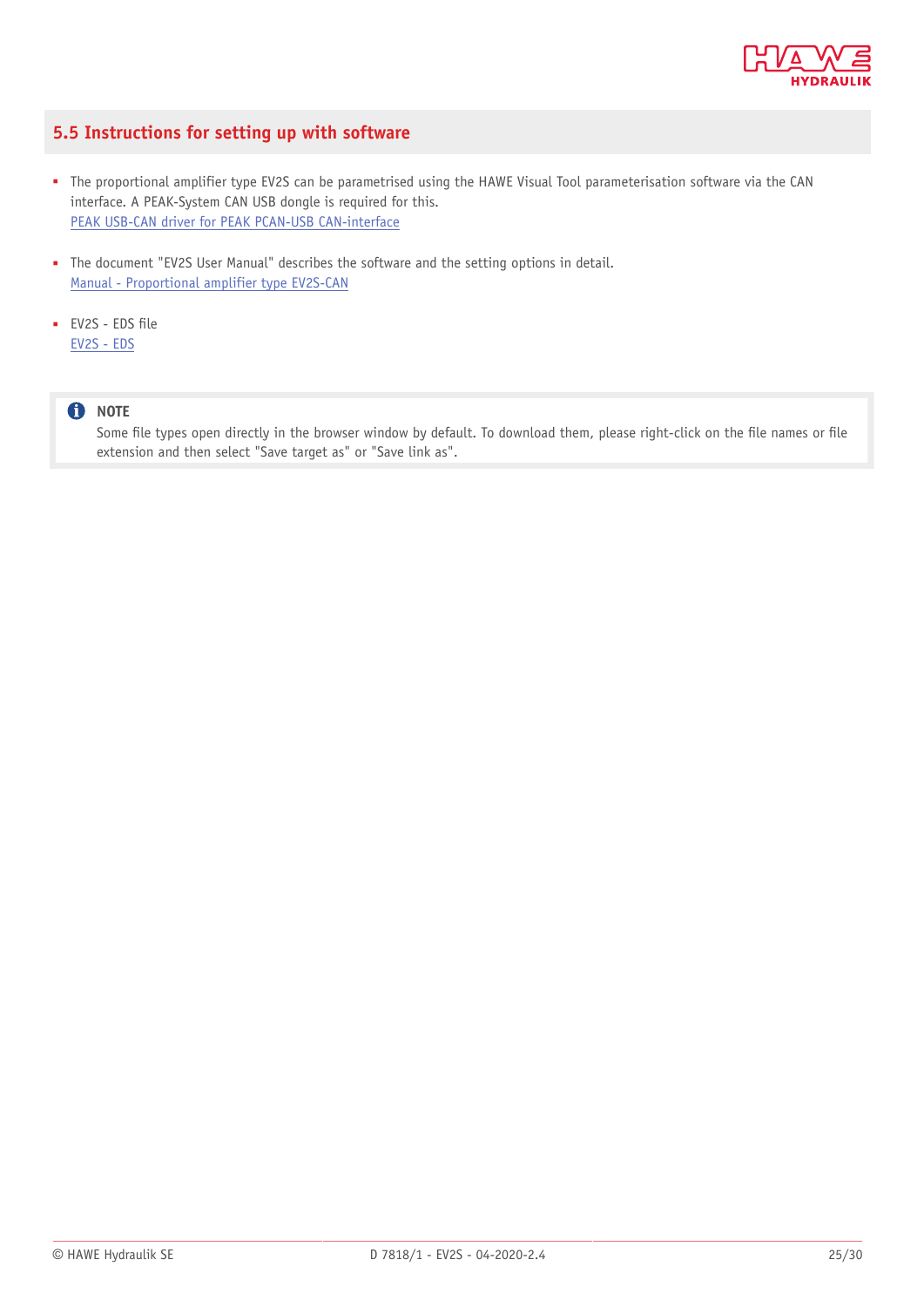

## <span id="page-25-0"></span>**5.6 Error management**

The error code display consists of two displays. Firstly, the text "Er" is displayed, then the display changes to the error number.

| Code  | <b>Designation</b>      | Group        | Comment                                                                                                                                  |
|-------|-------------------------|--------------|------------------------------------------------------------------------------------------------------------------------------------------|
| Er 10 | Error Bottom            | Input 1      | Cable break detection triggered                                                                                                          |
| Er 11 | Error Top               | Input 1      | Short-circuit detection triggered                                                                                                        |
| Er 12 | Error Middle            | Input 1      | For twin valves: Before a target value is set, a "zero target value" (joystick<br>middle position) must first exist.                     |
| Er 13 | Overload current signal | Input 1      | Current signal above 20 mA measured                                                                                                      |
| Er 20 | Error Bottom            | Input 2      | Cable break detection triggered                                                                                                          |
| Er 21 | Error Top               | Input 2      | Short-circuit detection triggered                                                                                                        |
| Er 22 | Error Middle            | Input 2      | For twin valves: Before a target value is set, a "zero target value" (joystick<br>middle position) must first exist.                     |
| Er 30 | Error Open              | Output 1     | Cable break detected                                                                                                                     |
| Er 31 | Error Short             | Output 1     | Short-circuit detected; error can only be removed by means of a reset or with<br>a target value = $0\%$                                  |
| Er 32 | Error Range             | Output 1     | Target value cannot be reached. Connected valve coil resistance is too high,<br>e.g. a 24 V valve coil is being used in the 12 V system. |
| Er 40 | Error Open              | Output 2     | Cable break detected at output 2                                                                                                         |
| Er 41 | Error Short             | Output 2     | Short-circuit detected; error can only be removed by means of a reset or with<br>a target value = $0\%$                                  |
| Er 42 | Error Range             | Output 2     | Target value cannot be reached. Connected valve coil resistance is too high,<br>e.g. a 24 V valve coil is being used in the 12 V system. |
| Er 55 | Heartbeat missing       | CAN bus      | No cyclical CAN open heartbeat telegram received                                                                                         |
| Er 56 | Setpoint missing        | CAN bus      | No cyclic target value received (cycle time $\leq$ 300 ms)                                                                               |
| Er 57 | Startup missing         | CAN bus      | Startup telegram has not been received                                                                                                   |
| Er 58 | <b>Bus Warning</b>      | CAN bus      | E.g. CAN bus lines not correctly connected                                                                                               |
| Er 59 | Bus OFF                 | CAN bus      | E.g. incorrect baud rate selected/terminating resistor not present                                                                       |
| Er 60 | Temperature Warning     | Temperature  | Internal temperature too high; target values reduced automatically                                                                       |
| Er 61 | Temperature Shutdown    | Temperature  | Internal temperature is above maximum limit: outputs are deactivated                                                                     |
| Er 70 | No valid type           | Parameter    | The selected device type is invalid.                                                                                                     |
| Er 80 | Supply voltage low      | <b>Other</b> | Supply voltage too low $< 8$ V DC                                                                                                        |
| Er 81 | Supply voltage high     | Other        | Supply voltage too high $> 32$ V DC                                                                                                      |
| Er 82 | AI1 / AI2 high          | Other        | 2 x 0 to 10 V DC mode: target value > 0% at analogue input 1 and 2 simulta-<br>neously                                                   |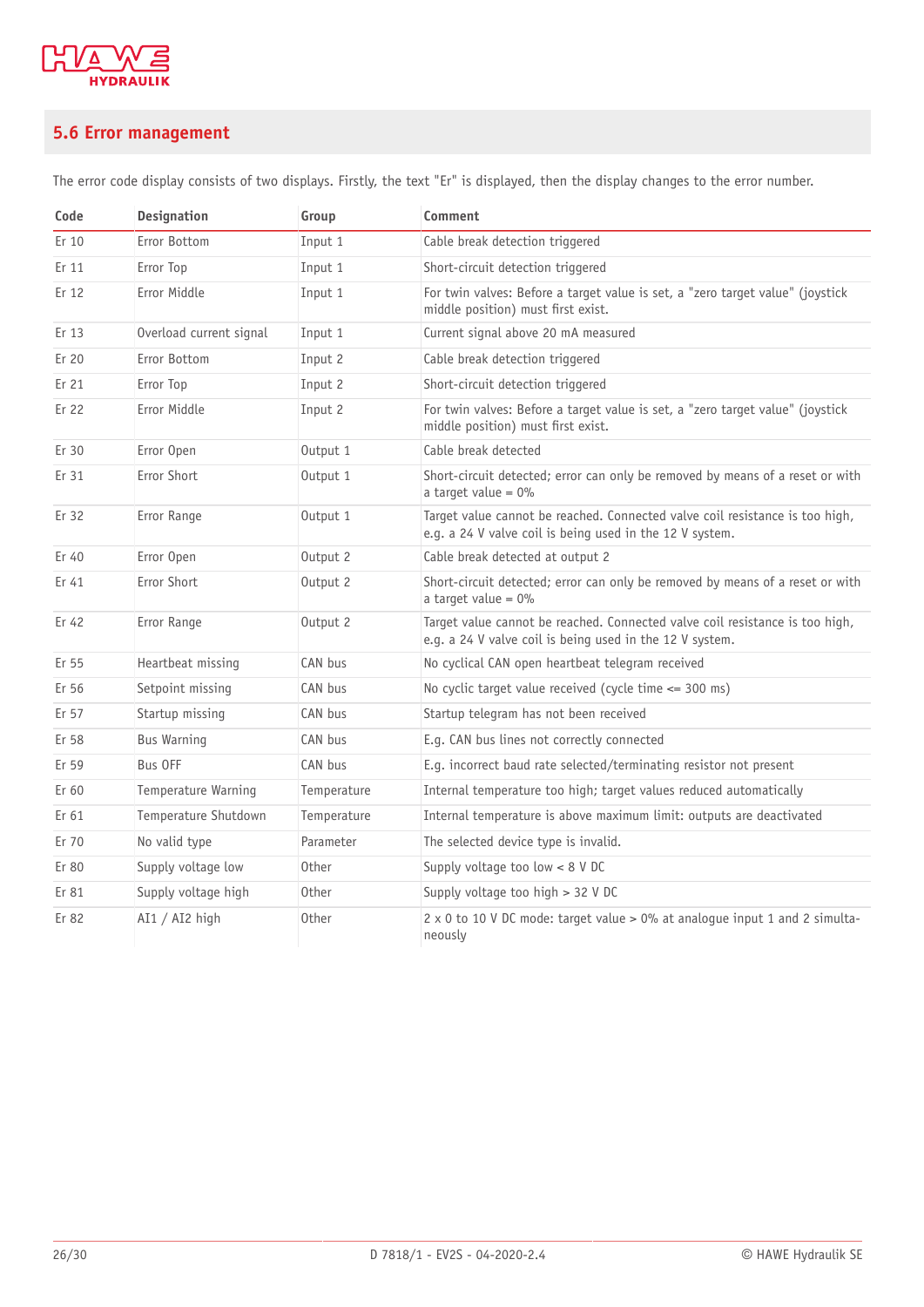

### <span id="page-26-0"></span>**5.7 Changing the device type**

A device type is defined during initialisation of the proportional amplifier. The device type defines the response of the power outputs to input signals. The device type can be changed at a later point as described below:

- 1. Call up reset function using the menu items Configuration  $\Box$  Reset  $\Box \neg$ .
- $\checkmark$  Display shows  $\Box\Box$ .
- 2. Press and hold the UP and DOWN buttons simultaneously.
- ✓ Reset confirmation: Display shows --.
- 3. Remove power supply for at least 5 seconds.
- 4. Reconnect power supply.

#### **Changing the device type via the menu**

The device type can be changed using the menu items Configuration  $\Box$  - Device type  $\Box$  d.

- The input signal configurations are reset to the delivery condition. <-- IMPORTANT!!
- Any input parameters that have been changed will be overwritten. <-- IMPORTANT!!
- Do not change the parameters for the power outputs or communication.
- The device type is defined using the table of device types.

#### **Table: Device types**

| Device type    | Input signal                  | Input                  | Solenoid type        |
|----------------|-------------------------------|------------------------|----------------------|
| $\mathbf{1}$   | 0 to 10 V                     | Analogue input 1       | Single solenoid      |
| $\overline{2}$ | 4 to 20 mA                    | Analoque input 1       | Single solenoid      |
| 3              | 0 to 10 V                     | Analoque input 2       | Single solenoid      |
| 4              | 2 x 0 to 10 V                 | Analogue input 1 and 2 | Twin solenoid        |
| 5              | ± 10 V                        | Analoque input 2       | Twin solenoid        |
| 6              | Ratiometric to U <sub>B</sub> | Analoque input 1       | Twin solenoid        |
| $\overline{7}$ | 4 to 20 mA                    | Analogue input 1       | Twin solenoid        |
| 8              | 0 to 10 V                     | Analoque input 1       | Twin solenoid        |
| 9              | $0$ to $5$ V                  | Analogue input 1       | Twin solenoid        |
| 10             | CAN                           | CAN L/CAN H            | Single/twin solenoid |
| 11             | 0 to 10 V                     | Analogue input 2       | Twin solenoid        |
| 12             | $0$ to $5$ V                  | Analogue input 2       | Twin solenoid        |
| 13             | <b>PWM</b>                    | Analoque input 1       | Single solenoid      |
| 14             | <b>PWM</b>                    | Analoque input 1       | Twin solenoid        |
| 15             | $0$ to $5$ V                  | Analoque input 1       | Single solenoid      |
| 16             | $0$ to $5$ V                  | Analoque input 2       | Single solenoid      |
| 17             | Ratiometric to U <sub>B</sub> | Analogue input 1       | Single solenoid      |
| 18             | ± 10 V                        | Analogue input 2       | Single solenoid      |
| 19             | 2 x 0 to 10 V                 | Analogue input 1 and 2 | Single solenoid      |

#### **Changing the device type with the HAWE Visual Tool**

- The device type is stored in parameter 18.
- The device types are described in the table of device types.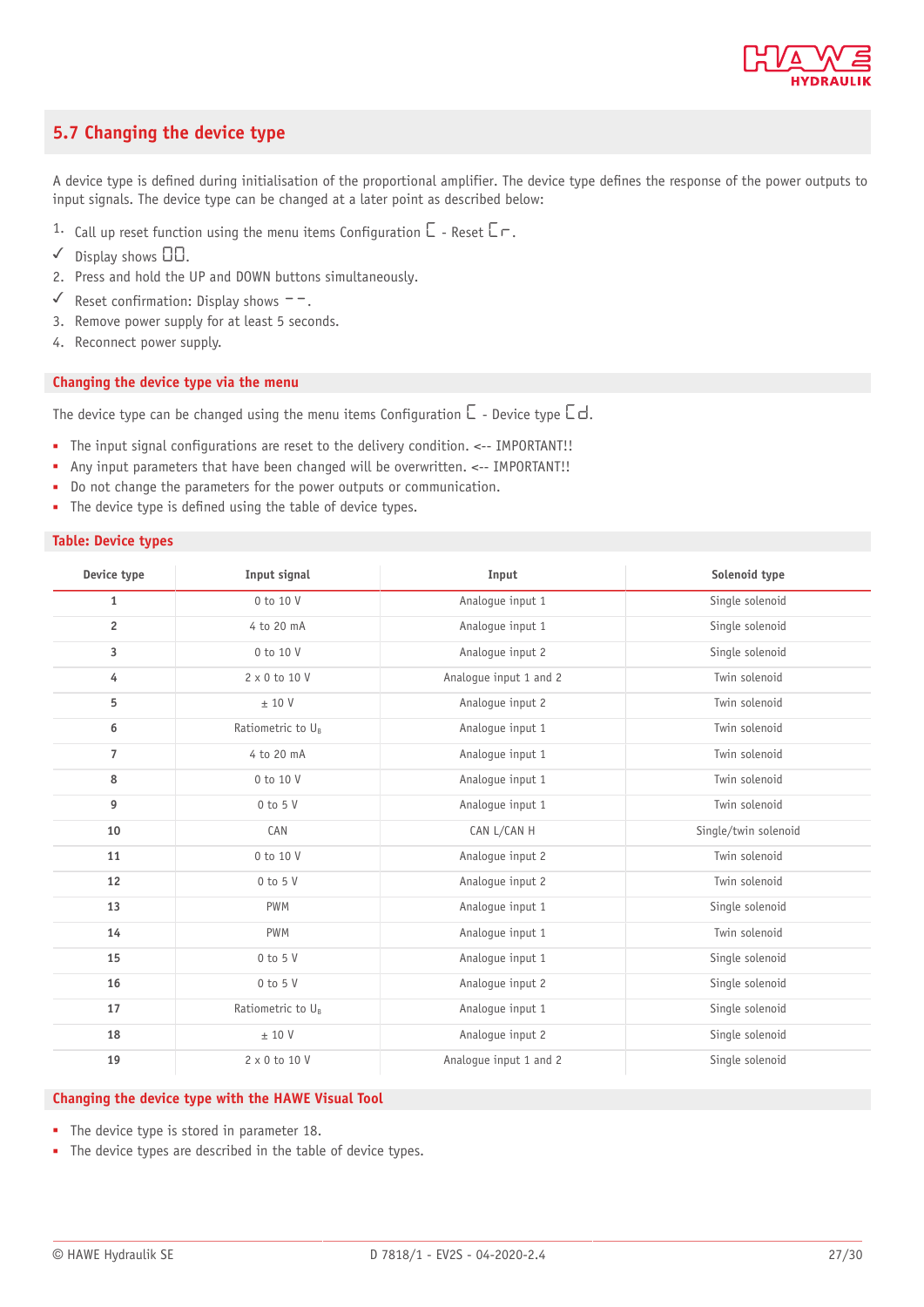

## <span id="page-27-0"></span>**6 Other information**

## <span id="page-27-1"></span>**6.1 Typical circuits**



| <b>Example A</b> | Operation with an external target value<br>potentiometer at analoque input 1, using the<br>external power supply for the target value<br>potentiometer         |
|------------------|----------------------------------------------------------------------------------------------------------------------------------------------------------------|
| <b>Example B</b> | Operation with two external target value<br>potentiometers at analogue input 1 and 2, using<br>the external power supply for the target value<br>potentiometer |
| <b>Example C</b> | Operation in the CAN bus network                                                                                                                               |
| <b>Example D</b> | Operation in the CAN bus network and reading of a<br>sensor (4 to 20 mA)                                                                                       |
| <b>Example E</b> | Operation with an external target value source<br>from PLC, CNC or computer                                                                                    |
| <b>Example F</b> | Operation with external target value source from<br>PLC, CNC or computer and control using analogue<br>sensor (closed-loop control circuit)                    |
| <b>Example G</b> | Operation with an external target value source<br>from PLC, CNC or computer at analogue II                                                                     |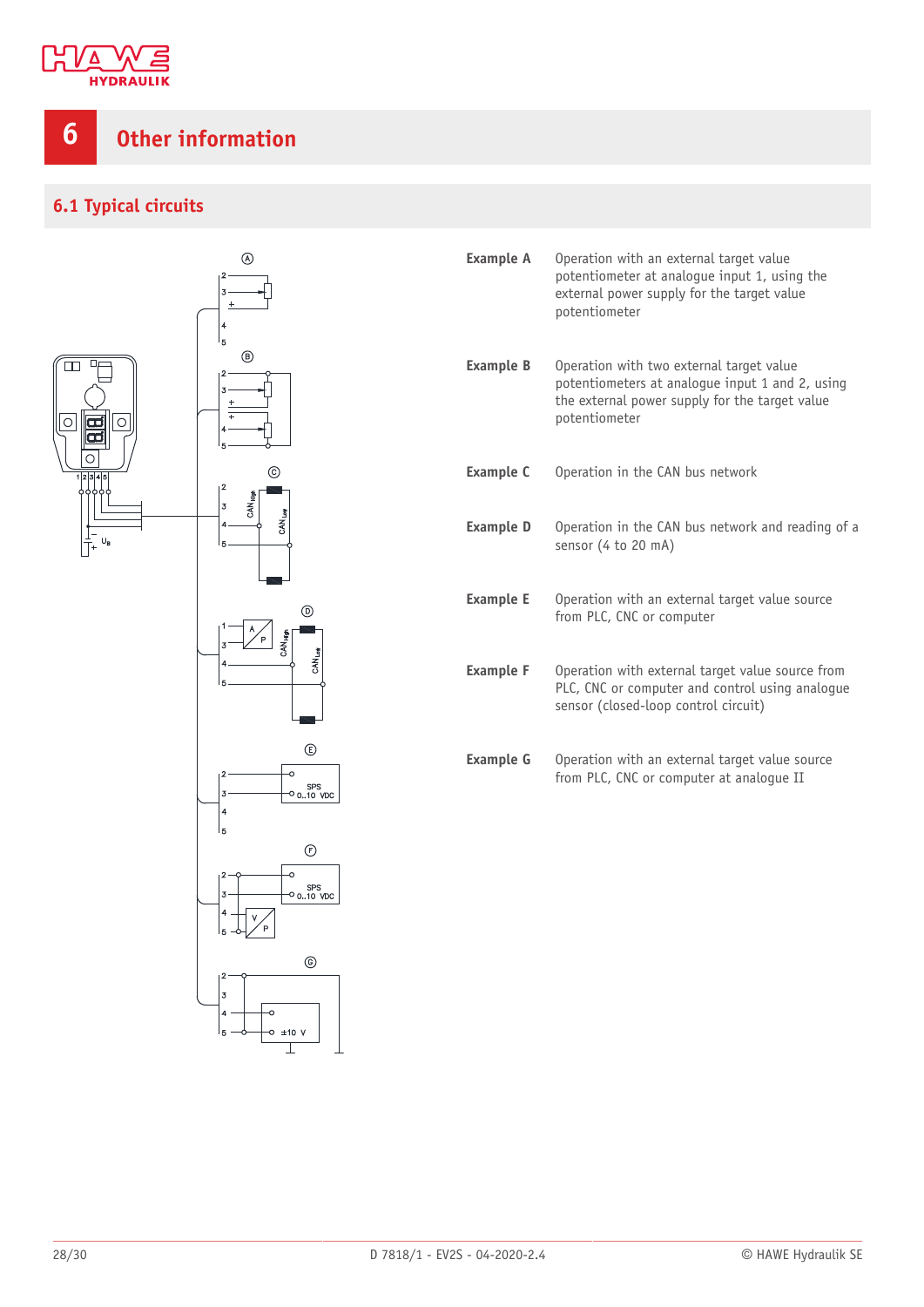

## <span id="page-28-0"></span>**6.2 Initial commissioning kit**

#### **General parameters**

| <b>Designation</b> | Initial commissioning kit                                                                                    |
|--------------------|--------------------------------------------------------------------------------------------------------------|
| Connection         | • Europlug type C<br>$M12, 5-pole$<br>• Single-wire terminals, max. 2.5 mm <sup>2</sup><br>• D-Sub plug DE-9 |
| Weight             | $\approx$ 190 g                                                                                              |
| Protection class   | IP 20                                                                                                        |

#### **Electrical parameter**

| Supply voltage  | 100 to 240 V AC, 50 to 60 Hz                            |
|-----------------|---------------------------------------------------------|
| Output voltage  | 24 V DC                                                 |
| Output current  | max. 1 A                                                |
| CAN termination | 120 $\Omega$ terminal resistor integrated in D-Sub plug |

#### **Layout plan**

| Signal                     | Single-wire terminal | $M$ 12 pin | D-Sub pin |
|----------------------------|----------------------|------------|-----------|
| $U_{B}$                    | Red                  |            |           |
| PGND/analogue input 1 GND  | <b>Black</b>         |            |           |
| Analogue input 1           | White                |            |           |
| CAN-H/analogue input 2     | Green                |            |           |
| CAN-L/analogue input 2 GND | Yellow               |            |           |

#### **A** CAUTION

#### **Risk of injury from electric shock if voltage is applied to the terminals.**

Minor injury or burning

- Only have work performed on the electrical system by an electrically qualified person or by trained personnel working under the supervision of an electrically qualified person.
- Please note that incorrect assembly of electric cabling may result in material damage.